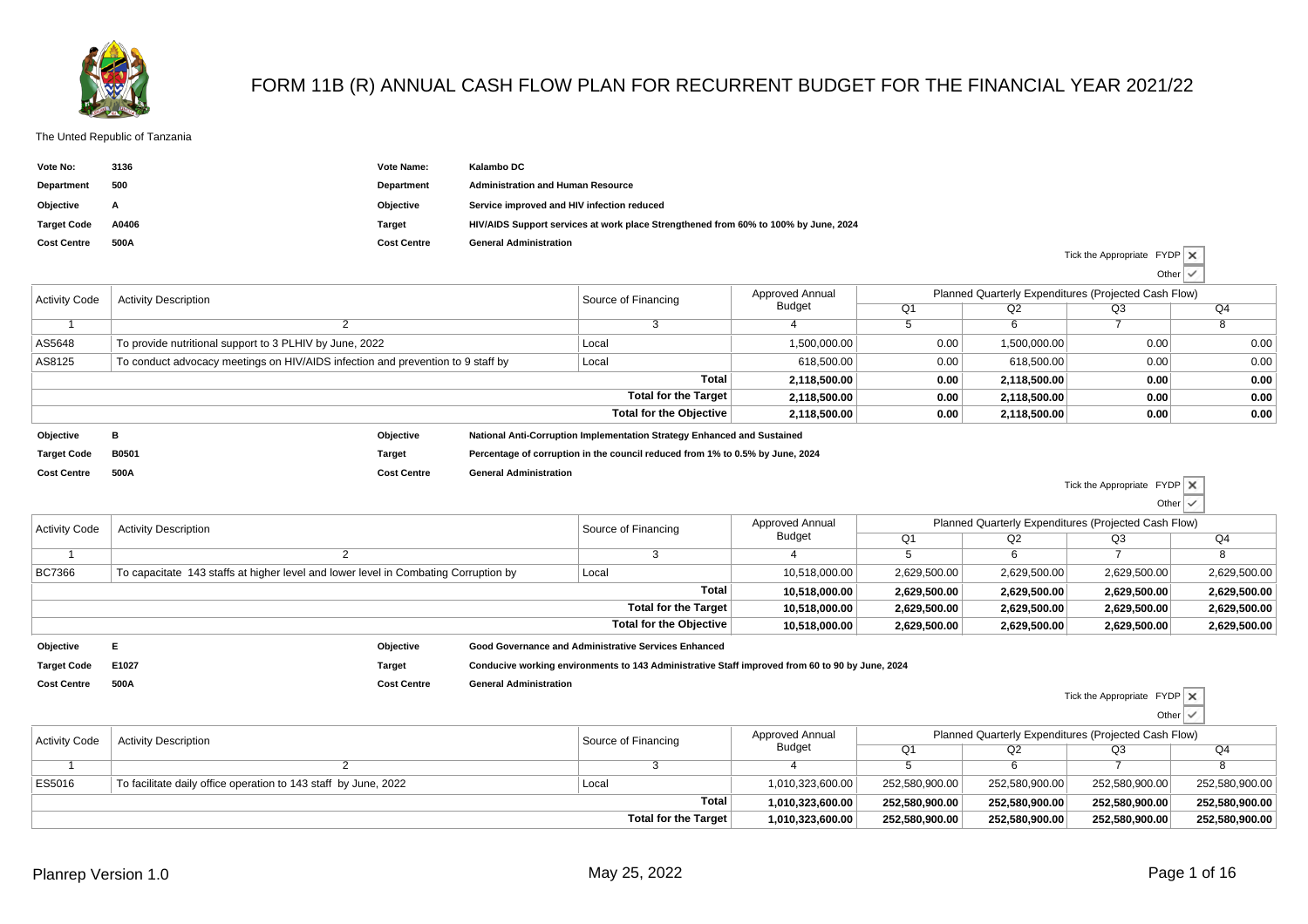| <b>Activity Code</b> | <b>Activity Description</b>                                          | Source of Financing                                                                             | <b>Approved Annual</b> | Planned Quarterly Expenditures (Projected Cash Flow) |               |               |               |
|----------------------|----------------------------------------------------------------------|-------------------------------------------------------------------------------------------------|------------------------|------------------------------------------------------|---------------|---------------|---------------|
|                      |                                                                      |                                                                                                 | <b>Budget</b>          | Q <sub>1</sub>                                       | Q2            | Q3            | Q4            |
|                      |                                                                      |                                                                                                 |                        |                                                      |               |               |               |
| ES3587               | To facilitate expenses for 10 new employees recruited by June, 2022  | Local                                                                                           | 65,440,000.00          | 16,360,000.00                                        | 16,360,000.00 | 16,360,000.00 | 16,360,000.00 |
| ES7920               | To facilitate preparation of Personal Emolument Budget by June, 2022 | Local                                                                                           | 12,800,000.00          | 3,200,000.00                                         | 3,200,000.00  | 3,200,000.00  | 3,200,000.00  |
|                      |                                                                      | Total                                                                                           | 78.240.000.00          | 19,560,000.00                                        | 19.560.000.00 | 19.560.000.00 | 19,560,000,00 |
|                      |                                                                      | Total for the Target                                                                            | 78.240.000.00          | 19,560,000.00                                        | 19,560,000,00 | 19,560,000.00 | 19,560,000.00 |
| <b>Target Code</b>   | E1027<br>Target                                                      | Conducive working environments to 143 Administrative Staff improved from 60 to 90 by June, 2024 |                        |                                                      |               |               |               |

**Target CodeCost Centre500C**

**Cost Centre Civic Expenses**

Tick the Appropriate FYDP▽ Other

| Activity Code | <b>Activity Description</b>                                          | Source of Financing             | Approved Annual  | Planned Quarterly Expenditures (Projected Cash Flow) |                                                                                                                                                                              |                |                |
|---------------|----------------------------------------------------------------------|---------------------------------|------------------|------------------------------------------------------|------------------------------------------------------------------------------------------------------------------------------------------------------------------------------|----------------|----------------|
|               |                                                                      |                                 | Budget           | Q <sub>1</sub>                                       | Q2<br>Q3<br>6,813,100.00<br>6,813,100.00<br>2,760,000.00<br>2,760,000.00<br>9,573,100.00<br>9,573,100.00<br>9,573,100.00<br>9,573,100.00<br>281,714,000.00<br>281,714,000.00 | Q4             |                |
|               |                                                                      |                                 |                  |                                                      |                                                                                                                                                                              |                |                |
| ES1663        | To facilitate daily office operation to 143 staff by June, 2022      | Local                           | 27,252,400.00    | 6,813,100.00                                         |                                                                                                                                                                              |                | 6,813,100.00   |
| ES5910        | To facilitate administrative operations at lower level by June, 2022 | Local                           | 11,040,000.00    | 2,760,000.00                                         |                                                                                                                                                                              |                | 2,760,000.00   |
|               |                                                                      | <b>Total</b>                    | 38,292,400.00    | 9,573,100.00                                         |                                                                                                                                                                              |                | 9,573,100.00   |
|               |                                                                      | Total for the Target            | 38,292,400.00    | 9,573,100.00                                         |                                                                                                                                                                              |                | 9,573,100.00   |
|               |                                                                      | <b>Total for the Objective</b>  | 1,126,856,000.00 | 281,714,000.00                                       |                                                                                                                                                                              |                | 281,714,000.00 |
|               |                                                                      | <b>Total for the Department</b> | 1,139,492,500.00 | 284,343,500.00                                       | 286,462,000.00                                                                                                                                                               | 284,343,500.00 | 284,343,500.00 |
|               |                                                                      |                                 |                  |                                                      |                                                                                                                                                                              |                |                |

| Vote No:           | 3136  | <b>Vote Name:</b>  | Kalambo DC                                                                                   |
|--------------------|-------|--------------------|----------------------------------------------------------------------------------------------|
| Department         | 501   | <b>Department</b>  | Solid Waste and Environmental Management                                                     |
| Objective          | G     | Objective          | Management of Natural Resources and Environment Enhanced and Sustained                       |
| <b>Target Code</b> | G0601 | Target             | Community Participation to the Sanitation and environmental management increases from 77% to |
| <b>Cost Centre</b> | 501A  | <b>Cost Centre</b> | <b>Environments and Cleansing Administration</b>                                             |

| Tick the Appropriate FYDP X |              |  |
|-----------------------------|--------------|--|
|                             | Other $\vee$ |  |

| <b>Activity Code</b> | <b>Activity Description</b>                                                           | Source of Financing            | Approved Annual | Planned Quarterly Expenditures (Projected Cash Flow) |              |                                                                                                                                                                      |              |  |  |  |
|----------------------|---------------------------------------------------------------------------------------|--------------------------------|-----------------|------------------------------------------------------|--------------|----------------------------------------------------------------------------------------------------------------------------------------------------------------------|--------------|--|--|--|
|                      |                                                                                       |                                | Budget          | Q <sub>1</sub>                                       | Q2           | Q3<br>810,000.00<br>340,000.00<br>1,200,000.00<br>3,720,000.00<br>530,000.00<br>530,000.00<br>500,000.00<br>290,000.00<br>600,000.00<br>8,520,000.00<br>8,520,000.00 | Q4           |  |  |  |
|                      |                                                                                       |                                |                 | <sub>5</sub>                                         | 6            |                                                                                                                                                                      | 8            |  |  |  |
| GS3745               | To conduct 7 days education on environment management activities to the               | Local                          | 3,240,000.00    | 810,000.00                                           | 810,000.00   |                                                                                                                                                                      | 810,000.00   |  |  |  |
| GS4386               | To facilitate daily office operations at 100% by June, 2022                           | Local                          | 1,360,000.00    | 340,000.00                                           | 340,000.00   |                                                                                                                                                                      | 340,000.00   |  |  |  |
| GS4490               | To conduct 2 days of Quarterly monitoring and supervision of environment              | Local                          | 4,800,000.00    | 1,200,000.00                                         | 1,200,000.00 |                                                                                                                                                                      | 1,200,000.00 |  |  |  |
| GS4912               | To facilitate provision of statutory benefits to Head of Department and One (1) staff | Local                          | 14,880,000.00   | 3,720,000.00                                         | 3,720,000.00 |                                                                                                                                                                      | 3,720,000.00 |  |  |  |
| GS9517               | To facilitate 2 staff to enforce the laws and by laws to the community concerning     | Local                          | 2,120,000.00    | 530,000.00                                           | 530,000.00   |                                                                                                                                                                      | 530,000.00   |  |  |  |
| GS8019               | To provide education on proper methods of collection and disposal of solid waste at   | Local                          | 2,120,000.00    | 530,000.00                                           | 530,000.00   |                                                                                                                                                                      | 530,000.00   |  |  |  |
| GS8355               | To conduct 10 days on cesspit emptying at Matai town annual by June, 2022             | Local                          | 2,000,000.00    | 500,000.00                                           | 500,000.00   |                                                                                                                                                                      | 500,000.00   |  |  |  |
| GS8136               | To plant 100 Trees to the 2 areas surrounding cemeteries at Matai Ward, by June       | Local                          | 1,160,000.00    | 290,000.00                                           | 290,000.00   |                                                                                                                                                                      | 290,000.00   |  |  |  |
| GS4762               | To provide quarterly education to the community of Kasanga, Katete and Samazi         | Local                          | 2,400,000.00    | 600,000.00                                           | 600,000.00   |                                                                                                                                                                      | 600,000.00   |  |  |  |
|                      |                                                                                       | Total                          | 34,080,000.00   | 8,520,000.00                                         | 8,520,000.00 |                                                                                                                                                                      | 8,520,000.00 |  |  |  |
|                      |                                                                                       | <b>Total for the Target</b>    | 34,080,000.00   | 8,520,000.00                                         | 8,520,000.00 |                                                                                                                                                                      | 8,520,000.00 |  |  |  |
|                      |                                                                                       | <b>Total for the Objective</b> | 34,080,000.00   | 8,520,000.00                                         | 8,520,000.00 | 8,520,000.00                                                                                                                                                         | 8,520,000.00 |  |  |  |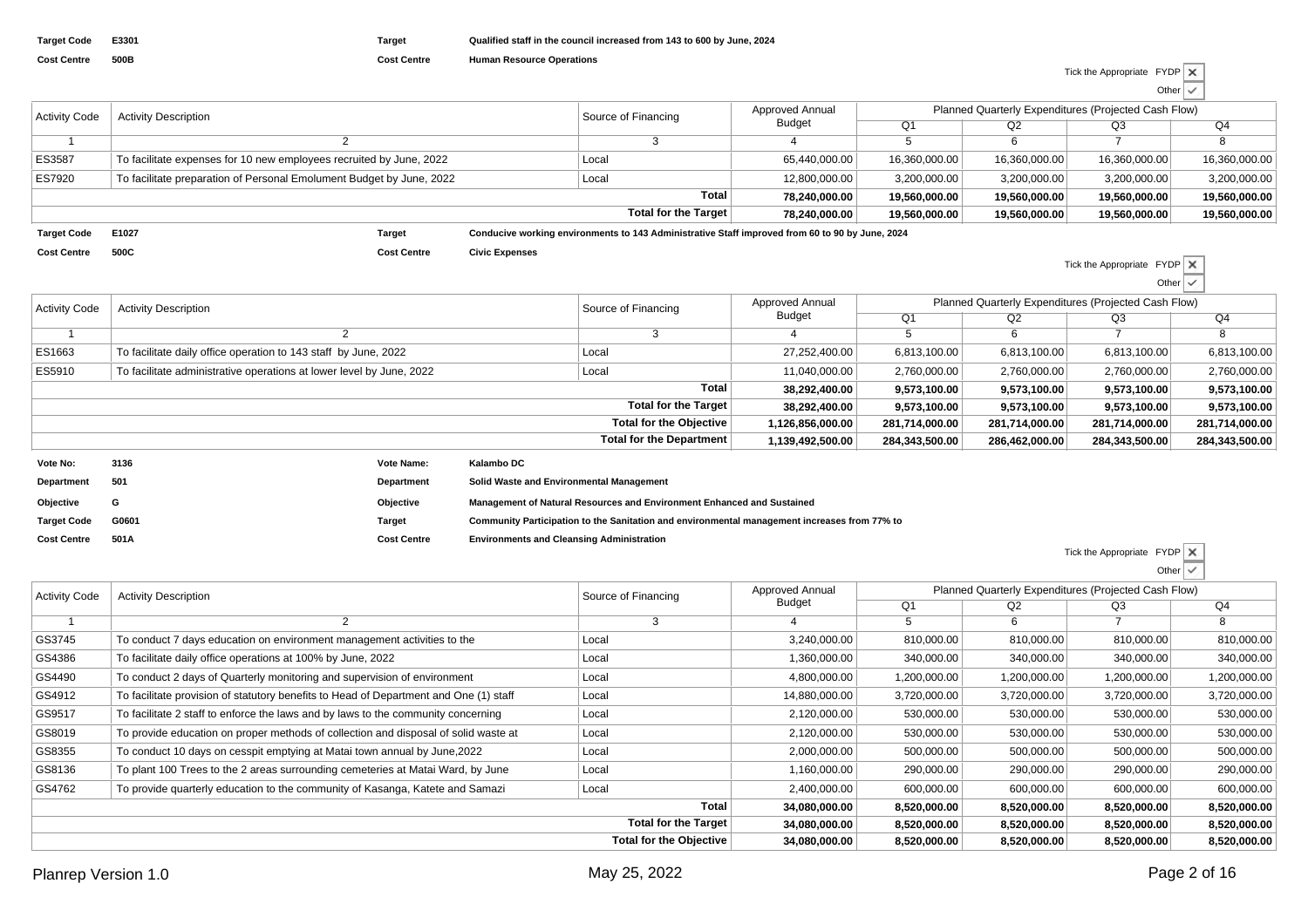|                    |       |                    | Total for the Department                                                                     | 34,080,000.00 | 8,520,000.00 | 8,520,000.00 | 8,520,000.00                       | 8,520,000.00 |
|--------------------|-------|--------------------|----------------------------------------------------------------------------------------------|---------------|--------------|--------------|------------------------------------|--------------|
| Vote No:           | 3136  | Vote Name:         | Kalambo DC                                                                                   |               |              |              |                                    |              |
| Department         | 502   | Department         | <b>Finance and Trade</b>                                                                     |               |              |              |                                    |              |
| Objective          | D     | Objective          | Quality and Quantity of Socio-Economic Services and Infrastructure Increased                 |               |              |              |                                    |              |
| <b>Target Code</b> | D2301 | Target             | Information on business licenses and district revenue Improved from 70 to 100% by June, 2024 |               |              |              |                                    |              |
| <b>Cost Centre</b> | 502E  | <b>Cost Centre</b> | <b>Trade and Markets Operations</b>                                                          |               |              |              |                                    |              |
|                    |       |                    |                                                                                              |               |              |              | Tick the Appropriate $FYDP \times$ |              |

| Activity Code | <b>Activity Description</b>                                                        | Source of Financing      | Planned Quarterly Expenditures (Projected Cash Flow)<br>Approved Annual<br><b>Budget</b><br>Q4<br>Q <sub>1</sub><br>Q2<br>Q3<br>b<br>16,600,000.00<br>4,150,000.00<br>4,150,000.00<br>4,150,000.00<br>830,000.00<br>830,000.00<br>830,000.00<br>3,320,000.00<br>3,540,000.00<br>14,160,000.00<br>3,540,000.00<br>3,540,000.00<br>8,520,000.00<br>34,080,000.00<br>8,520,000.00<br>8,520,000.00<br>34,080,000.00<br>8,520,000.00<br>8,520,000.00<br>8,520,000.00<br>8,520,000.00<br>34,080,000.00<br>8,520,000.00<br>8,520,000.00<br>34,080,000.00<br>8,520,000.00<br>8,520,000.00<br>8,520,000.00 |  |  |  |              |
|---------------|------------------------------------------------------------------------------------|--------------------------|---------------------------------------------------------------------------------------------------------------------------------------------------------------------------------------------------------------------------------------------------------------------------------------------------------------------------------------------------------------------------------------------------------------------------------------------------------------------------------------------------------------------------------------------------------------------------------------------------|--|--|--|--------------|
|               |                                                                                    |                          |                                                                                                                                                                                                                                                                                                                                                                                                                                                                                                                                                                                                   |  |  |  |              |
|               |                                                                                    |                          |                                                                                                                                                                                                                                                                                                                                                                                                                                                                                                                                                                                                   |  |  |  |              |
| DC4619        | To provide education and sensitize the community on how to establish newsmall,     | Local                    |                                                                                                                                                                                                                                                                                                                                                                                                                                                                                                                                                                                                   |  |  |  | 4,150,000.00 |
| DS4327        | To facilitate departmental day to day office operation by june 2022                | Local                    |                                                                                                                                                                                                                                                                                                                                                                                                                                                                                                                                                                                                   |  |  |  | 830,000.00   |
| DS5731        | To facilitate collection of business licenses revenue to 111 villages by june 2022 | Local                    |                                                                                                                                                                                                                                                                                                                                                                                                                                                                                                                                                                                                   |  |  |  | 3,540,000.00 |
|               |                                                                                    | Total                    |                                                                                                                                                                                                                                                                                                                                                                                                                                                                                                                                                                                                   |  |  |  | 8,520,000.00 |
|               |                                                                                    | Total for the Target     |                                                                                                                                                                                                                                                                                                                                                                                                                                                                                                                                                                                                   |  |  |  | 8,520,000.00 |
|               | Total for the Objective                                                            |                          |                                                                                                                                                                                                                                                                                                                                                                                                                                                                                                                                                                                                   |  |  |  | 8,520,000.00 |
|               |                                                                                    | Total for the Department |                                                                                                                                                                                                                                                                                                                                                                                                                                                                                                                                                                                                   |  |  |  | 8,520,000.00 |
| Vote No.      | Kalambo DC<br>Vote Name:<br>2126                                                   |                          |                                                                                                                                                                                                                                                                                                                                                                                                                                                                                                                                                                                                   |  |  |  |              |

| 3136  | <b>Vote Name:</b>  | Kalambo DC                                                                         |
|-------|--------------------|------------------------------------------------------------------------------------|
| 503   | Department         | <b>Planning, Statistics and Monitoring</b>                                         |
| D     | Objective          | Quality and Quantity of Socio-Economic Services and Infrastructure Increased       |
| D2201 | <b>Target</b>      | Working environment to 5 departmental staffs improved from 40% to 70% by June 2024 |
| 503A  | <b>Cost Centre</b> | Policy, Planning and Monitoring Administration                                     |
|       |                    |                                                                                    |

| Tick the Appropriate $FYDP \times$ |                 |  |
|------------------------------------|-----------------|--|
|                                    | Other $\sqrt{}$ |  |

Other

| <b>Activity Code</b> | <b>Activity Description</b>                                                       | Source of Financing                                               | Approved Annual | Planned Quarterly Expenditures (Projected Cash Flow) |               |               |               |
|----------------------|-----------------------------------------------------------------------------------|-------------------------------------------------------------------|-----------------|------------------------------------------------------|---------------|---------------|---------------|
|                      |                                                                                   |                                                                   | Budget          | Q <sub>1</sub>                                       | Q2            | Q3            | Q4            |
|                      |                                                                                   |                                                                   |                 |                                                      |               |               |               |
| <b>DS2203</b>        | To facilitate payment of statutory benefits to 5 departmental staff by June, 2022 | Local                                                             | 30,080,000.00   | 7,520,000.00                                         | 7,520,000.00  | 7,520,000.00  | 7,520,000.00  |
| DS4513               | To facilitate departmental day to day operations by June, 2022                    | Local                                                             | 12,000,000.00   | 3.000.000.00                                         | 3.000.000.00  | 3.000.000.00  | 3,000,000.00  |
|                      |                                                                                   | Total                                                             | 42.080.000.00   | 10,520,000.00                                        | 10,520,000.00 | 10.520.000.00 | 10,520,000.00 |
|                      |                                                                                   | Total for the Target                                              | 42.080.000.00   | 10,520,000.00                                        | 10,520,000.00 | 10,520,000.00 | 10,520,000.00 |
|                      | Total for the Objective                                                           |                                                                   |                 | 10,520,000.00                                        | 10,520,000.00 | 10,520,000.00 | 10,520,000.00 |
| Objective            | Objective<br>u                                                                    | Access to Quality and Equitable Social Services Delivery Improved |                 |                                                      |               |               |               |

| Target Code C3801 | Target | Projects supervision and monitoring ensured by June 2024 |
|-------------------|--------|----------------------------------------------------------|
|                   |        |                                                          |

**Cost Centre Policy and Planning**

Tick the Appropriate FYDP

Other

| <b>Activity Code</b> | <b>Activity Description</b>                                                        | Source of Financing | Approved Annual | Planned Quarterly Expenditures (Projected Cash Flow) |              |              |              |  |
|----------------------|------------------------------------------------------------------------------------|---------------------|-----------------|------------------------------------------------------|--------------|--------------|--------------|--|
|                      |                                                                                    | Budget              | O1              | Q2                                                   | Q3           | Q4           |              |  |
|                      |                                                                                    |                     |                 |                                                      |              |              |              |  |
| CS7280               | To facilitate supervision, monitoring and evaluation of development projects to 23 | Local               | 8,000,000.00    | 2,000,000.00                                         | 2,000,000.00 | 2,000,000.00 | 2,000,000.00 |  |
|                      |                                                                                    | Total               | 8.000.000.00    | 2.000.000.00                                         | 2.000.000.00 | 2,000,000.00 | 2,000,000.00 |  |
|                      | Total for the Target                                                               |                     |                 | 2,000,000.00                                         | 2.000.000.00 | 2,000,000.00 | 2,000,000.00 |  |
|                      | Total for the Objective                                                            |                     |                 | 2,000,000.00                                         | 2,000,000.00 | 2,000,000.00 | 2,000,000.00 |  |
|                      |                                                                                    |                     |                 |                                                      |              |              |              |  |

**Cost Centre**

**503B**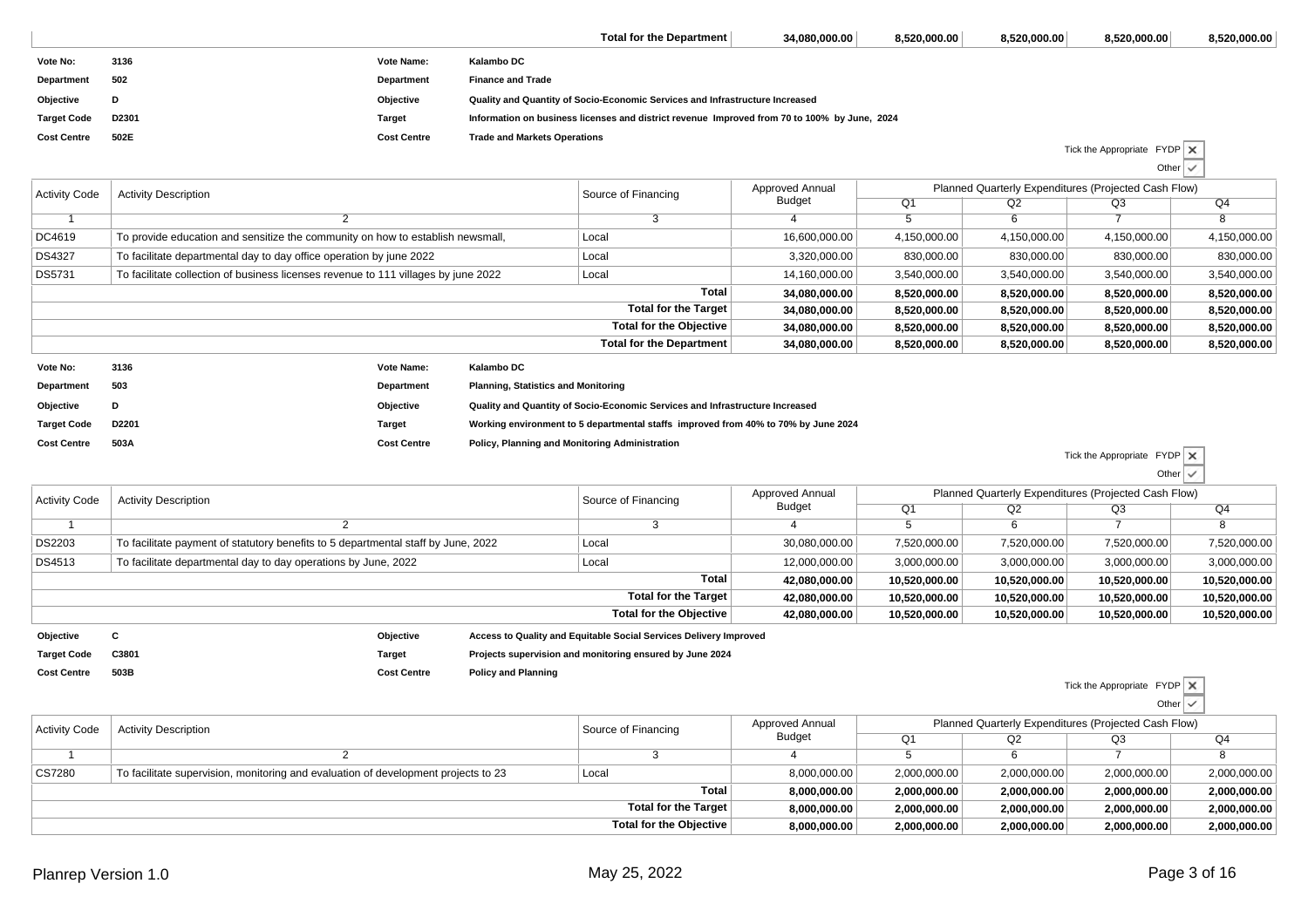| Objective          |                   | Obiective   | Quality and Quantity of Socio-Economic Services and Infrastructure Increased |
|--------------------|-------------------|-------------|------------------------------------------------------------------------------|
| <b>Target Code</b> | D <sub>2401</sub> | Tarɑet      | District investment and social economic profile updated to 100% by June 2024 |
| <b>Cost Centre</b> | 503C              | Cost Centre | <b>Statistics</b>                                                            |

## Tick the Appropriate FYDPOther

Tick the Appropriate FYDP

Other

|                      |                                                                                        |                    |                                             |                                                                   |                 |                                                      |              |              | __           |
|----------------------|----------------------------------------------------------------------------------------|--------------------|---------------------------------------------|-------------------------------------------------------------------|-----------------|------------------------------------------------------|--------------|--------------|--------------|
| <b>Activity Code</b> | <b>Activity Description</b>                                                            |                    |                                             | Source of Financing                                               | Approved Annual | Planned Quarterly Expenditures (Projected Cash Flow) |              |              |              |
|                      |                                                                                        |                    |                                             |                                                                   | Budget          | Q <sub>1</sub>                                       | Q2           | Q3           | Q4           |
|                      |                                                                                        |                    |                                             |                                                                   |                 | 6                                                    |              |              |              |
| <b>DS3778</b>        | To facilitate updating of district's socioeconomic profile by June, 2022               |                    | Local                                       | 7,200,000.00                                                      | 1,800,000.00    | 1,800,000.00                                         | 1,800,000.00 | 1,800,000.00 |              |
| <b>DS9350</b>        | To facilitate collection, analysis and translation of data for updating socio-economic |                    | Local                                       | 11.204.000.00                                                     | 2,801,000.00    | 2,801,000.00                                         | 2,801,000.00 | 2,801,000.00 |              |
|                      | Total                                                                                  |                    |                                             | 18.404.000.00                                                     | 4.601.000.00    | 4.601.000.00                                         | 4.601.000.00 | 4.601.000.00 |              |
|                      | <b>Total for the Target</b>                                                            |                    |                                             | 18,404,000.00                                                     | 4.601.000.00    | 4,601,000.00                                         | 4,601,000.00 | 4,601,000.00 |              |
|                      |                                                                                        |                    |                                             | Total for the Objective                                           | 18,404,000.00   | 4,601,000.00                                         | 4,601,000.00 | 4,601,000.00 | 4.601.000.00 |
| Objective            | c                                                                                      | Objective          |                                             | Access to Quality and Equitable Social Services Delivery Improved |                 |                                                      |              |              |              |
| <b>Target Code</b>   | C3801                                                                                  | <b>Target</b>      |                                             | Projects supervision and monitoring ensured by June 2024          |                 |                                                      |              |              |              |
| <b>Cost Centre</b>   | 503D                                                                                   | <b>Cost Centre</b> | <b>Monitoring and Evaluation Operations</b> |                                                                   |                 |                                                      |              |              |              |

 $Q<sub>4</sub>$  $\overline{8}$ 7 <sup>8</sup>  $\overline{O2}$ 2 | Q3 68,838,000.00 Q1 58,838,000.00 Approved AnnualBudget3 $\begin{array}{ccc} 3 & 4 \end{array}$ Source of Financing 2Activity Code Activity Description  $\overline{1}$  CS6241Planned Quarterly Expenditures (Projected Cash Flow)To facilitate monthly based supervision, monitoring and evaluation of council's <br>
Local 1990 100 100 2,838,000.00 8,838,000.00 8,838,000.00 8,838,000.00 8,838,000.00 8,838,000.00 8,838,000.00 **Total 35,352,000.00 8,838,000.00 8,838,000.00 8,838,000.00 8,838,000.00 Total for the Target 35,352,000.00 8,838,000.00 8,838,000.00 8,838,000.00 8,838,000.00 Total for the Objective 35,352,000.00 8,838,000.00 8,838,000.00 8,838,000.00 8,838,000.00 Total for the Department 103,836,000.00 25,959,000.00 25,959,000.00 25,959,000.00 25,959,000.00 Vote No: <sup>3136</sup>Department 506Vote Name: Kalambo DC Agriculture, Irrigation and Co-operativeDepartment**

| Obiective          |       | Objective          | Good Governance and Administrative Services Enhanced                           |
|--------------------|-------|--------------------|--------------------------------------------------------------------------------|
| <b>Target Code</b> | E1015 | Tarɑet             | Working environment for ten (10) staff Improved from 70% to 100% by June, 2024 |
| <b>Cost Centre</b> | 506A  | <b>Cost Centre</b> | Agriculture, Irrigation and Co-operative Administration                        |

**Cost Centre Agriculture, Irrigation and Co-operative Administration**

Tick the Appropriate FYDP Other $\overline{\mathsf{v}}$ 

| <b>Activity Code</b><br><b>Activity Description</b> |                                                                             | Source of Financing            | <b>Approved Annual</b> | Planned Quarterly Expenditures (Projected Cash Flow) |              |              |              |
|-----------------------------------------------------|-----------------------------------------------------------------------------|--------------------------------|------------------------|------------------------------------------------------|--------------|--------------|--------------|
|                                                     |                                                                             | <b>Budget</b>                  | Q <sub>1</sub>         | Q2                                                   | Q3           | Q4           |              |
|                                                     |                                                                             |                                |                        |                                                      |              |              |              |
| EC2558                                              | To facilitate statutory benefits of the Head of Departments by June, 2022   | Local                          | 19,200,000.00          | 4,800,000.00                                         | 4,800,000.00 | 4,800,000.00 | 4,800,000.00 |
| ES6950                                              | To facilitate statutory benefits to four (4) Department staff by June, 2022 | Local                          | 15,333,428.00          | 3,833,357.00                                         | 3,833,357.00 | 3,833,357.00 | 3,833,357.00 |
|                                                     |                                                                             | <b>Total</b>                   | 34,533,428.00          | 8,633,357.00                                         | 8,633,357.00 | 8,633,357.00 | 8,633,357.00 |
|                                                     |                                                                             | Total for the Target           | 34,533,428.00          | 8,633,357.00                                         | 8,633,357.00 | 8,633,357.00 | 8,633,357.00 |
|                                                     |                                                                             | <b>Total for the Objective</b> | 34,533,428.00          | 8,633,357.00                                         | 8,633,357.00 | 8,633,357.00 | 8,633,357.00 |
|                                                     |                                                                             |                                |                        |                                                      |              |              |              |

**Objective<sup>D</sup>**

**Objective Quality and Quantity of Socio-Economic Services and Infrastructure Increased**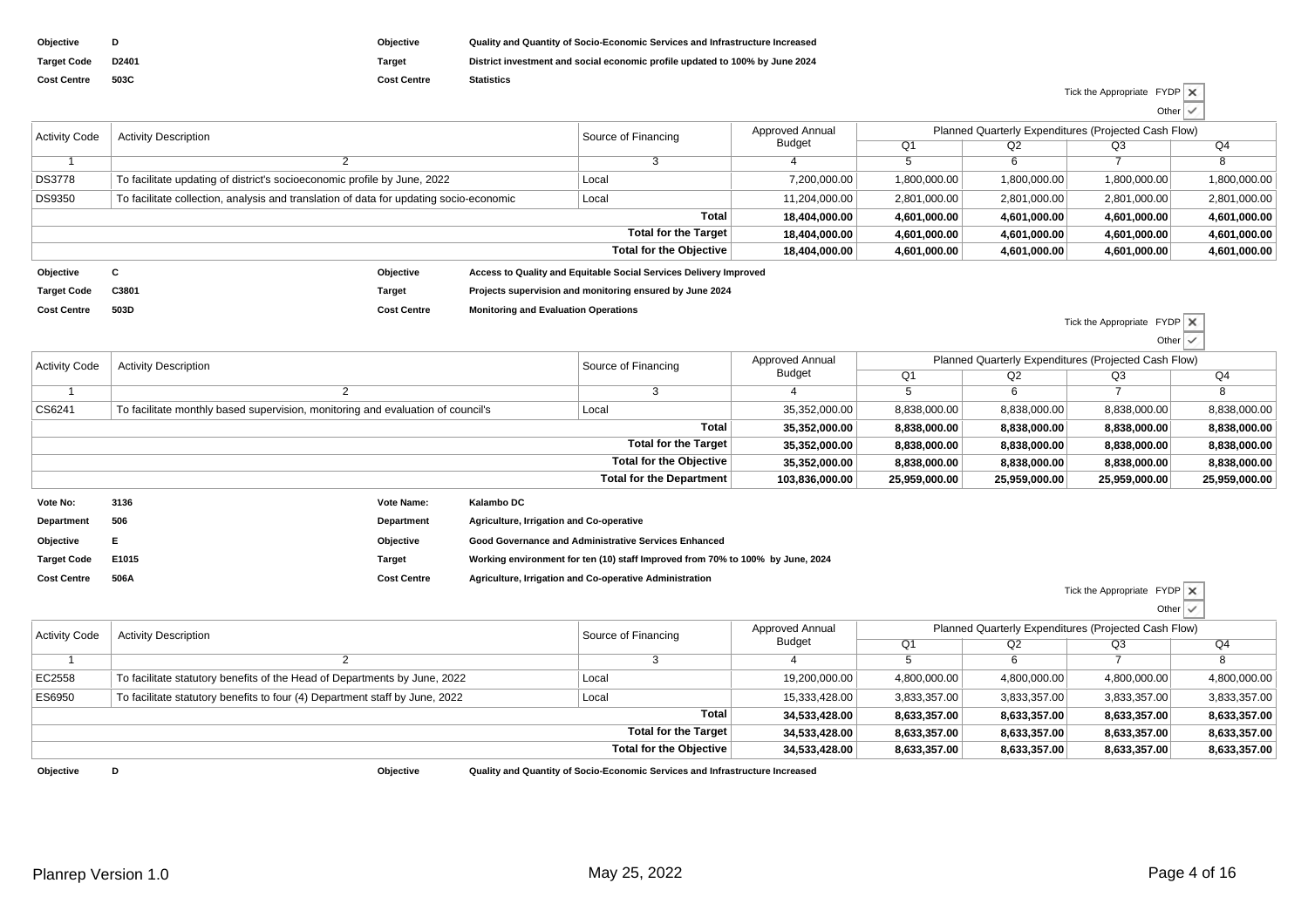| <b>Activity Code</b> | <b>Activity Description</b>                                                         |                         | Source of Financing                                                                                 | Approved Annual      | Planned Quarterly Expenditures (Projected Cash Flow) |                |              |              |              |
|----------------------|-------------------------------------------------------------------------------------|-------------------------|-----------------------------------------------------------------------------------------------------|----------------------|------------------------------------------------------|----------------|--------------|--------------|--------------|
|                      |                                                                                     |                         |                                                                                                     |                      | Budget                                               | Q <sub>1</sub> | Q2           | Q3           | Q4           |
|                      |                                                                                     |                         |                                                                                                     |                      |                                                      |                |              |              |              |
| DC6352               | To facilitate 6 extension officers to provide extension services by June, 2022      |                         | Local                                                                                               | 7,020,000.00         | 1,755,000.00                                         | 1,755,000.00   | 1,755,000.00 | 1,755,000.00 |              |
| DC7178               | To facilitate monitoring and supervision of agriculture, irrigation and cooperative |                         |                                                                                                     | Local                | 5,820,000.00                                         | 1,455,000.00   | 1,455,000.00 | 1,455,000.00 | 1,455,000.00 |
|                      | <b>Total</b>                                                                        |                         |                                                                                                     |                      | 12.840.000.00                                        | 3,210,000.00   | 3.210.000.00 | 3,210,000.00 | 3,210,000.00 |
|                      |                                                                                     |                         |                                                                                                     | Total for the Target | 12.840.000.00                                        | 3,210,000.00   | 3,210,000.00 | 3,210,000.00 | 3,210,000.00 |
|                      |                                                                                     | Total for the Objective |                                                                                                     |                      | 12,840,000.00                                        | 3,210,000.00   | 3,210,000.00 | 3,210,000.00 | 3,210,000.00 |
| Objective            |                                                                                     | Objective               | Access to Quality and Equitable Social Services Delivery Improved                                   |                      |                                                      |                |              |              |              |
| <b>Target Code</b>   | C4302                                                                               | <b>Target</b>           | Savings and credit Cooperative societies (SACCOS) increased from 5 to 15 and agricultural marketing |                      |                                                      |                |              |              |              |

**Cost Centre506D**

**Cost Centre Co-operatives Operations**

Tick the Appropriate FYDPOther

| <b>Activity Code</b>           | <b>Activity Description</b>                                                                 | Source of Financing             | Approved Annual | Planned Quarterly Expenditures (Projected Cash Flow) |               |               |               |  |
|--------------------------------|---------------------------------------------------------------------------------------------|---------------------------------|-----------------|------------------------------------------------------|---------------|---------------|---------------|--|
|                                |                                                                                             |                                 | <b>Budget</b>   | Q <sub>1</sub>                                       | Q2            | Q3            | Q4            |  |
|                                |                                                                                             |                                 |                 | Ð                                                    | 6             |               |               |  |
| CC3653                         | To facilitate 2 Cooperative officers to conduct audit and inspection of 3 AMCOS at<br>Local |                                 | 3,000,000.00    | 1,000,000.00                                         | 1,000,000.00  | 1,000,000.00  | 0.00          |  |
| CC6604                         | To facilitate 2Cooperative officers to collect and analyse cooperative statistical<br>Local |                                 | 3,720,000.00    | 930,000.00                                           | 930,000.00    | 930,000.00    | 930,000.00    |  |
| CC9680                         | To facilitate mobilization of 8 wards on establishment of 8 saving and credit               | Local                           | 4,118,400.00    | 1,029,600.00                                         | 1,029,600.00  | 1,029,600.00  | 1,029,600.00  |  |
| CS4597                         | To facilitate Car outsource maintenance by June, 2022.                                      | Local                           | 2,668,172.00    | 667,043.00                                           | 667.043.00    | 667,043.00    | 667,043.00    |  |
|                                |                                                                                             | Total                           | 13.506.572.00   | 3,626,643.00                                         | 3,626,643.00  | 3,626,643.00  | 2,626,643.00  |  |
|                                |                                                                                             | <b>Total for the Target</b>     | 13,506,572.00   | 3,626,643.00                                         | 3,626,643.00  | 3,626,643.00  | 2,626,643.00  |  |
| <b>Total for the Objective</b> |                                                                                             |                                 | 13.506.572.00   | 3,626,643.00                                         | 3,626,643.00  | 3,626,643.00  | 2,626,643.00  |  |
|                                |                                                                                             | <b>Total for the Department</b> | 60,880,000.00   | 15,470,000.00                                        | 15,470,000.00 | 15,470,000.00 | 14,470,000.00 |  |
| Vote No:                       | 3136<br>Kalambo DC<br>Vote Name:                                                            |                                 |                 |                                                      |               |               |               |  |

| 3136  |                    | Kalambo DC                                                                                       |
|-------|--------------------|--------------------------------------------------------------------------------------------------|
| 507   | Department         | <b>Primary Education</b>                                                                         |
| A     | Objective          | Service improved and HIV infection reduced                                                       |
| A0502 | Target             | HIV/AIDS testing sensitization and advocacy to 98 primary Schools Teachers enhanced by June 2024 |
| 507A  | <b>Cost Centre</b> | <b>Primary Education Administration</b>                                                          |
|       |                    | <b>Vote Name:</b>                                                                                |

|                      |                                                                                        |                                                                   |                 |            |            | Tick the Appropriate $FYDP \times$                   |            |
|----------------------|----------------------------------------------------------------------------------------|-------------------------------------------------------------------|-----------------|------------|------------|------------------------------------------------------|------------|
|                      |                                                                                        |                                                                   |                 |            |            | Other $\vee$                                         |            |
| <b>Activity Code</b> | <b>Activity Description</b>                                                            | Source of Financing                                               | Approved Annual |            |            | Planned Quarterly Expenditures (Projected Cash Flow) |            |
|                      |                                                                                        |                                                                   | <b>Budget</b>   | Q1         | Q2         | Q3                                                   | Q4         |
|                      |                                                                                        |                                                                   |                 |            | 6          |                                                      |            |
| AC6620               | To train 10 staffs on HIV/AIDS in life skills, care and support education by June 2022 | Local                                                             | 3,480,000.00    | 870,000.00 | 870,000.00 | 870,000.00                                           | 870,000.00 |
|                      |                                                                                        | <b>Total</b>                                                      | 3,480,000.00    | 870.000.00 | 870.000.00 | 870.000.00                                           | 870,000.00 |
|                      |                                                                                        | Total for the Target                                              | 3,480,000.00    | 870.000.00 | 870,000.00 | 870,000.00                                           | 870,000.00 |
|                      |                                                                                        | Total for the Objective                                           | 3,480,000.00    | 870,000.00 | 870,000.00 | 870,000.00                                           | 870,000.00 |
| Objective            | Objective<br>u                                                                         | Access to Quality and Equitable Social Services Delivery Improved |                 |            |            |                                                      |            |

**Objective Access to Quality and Equitable Social Services Delivery Improved**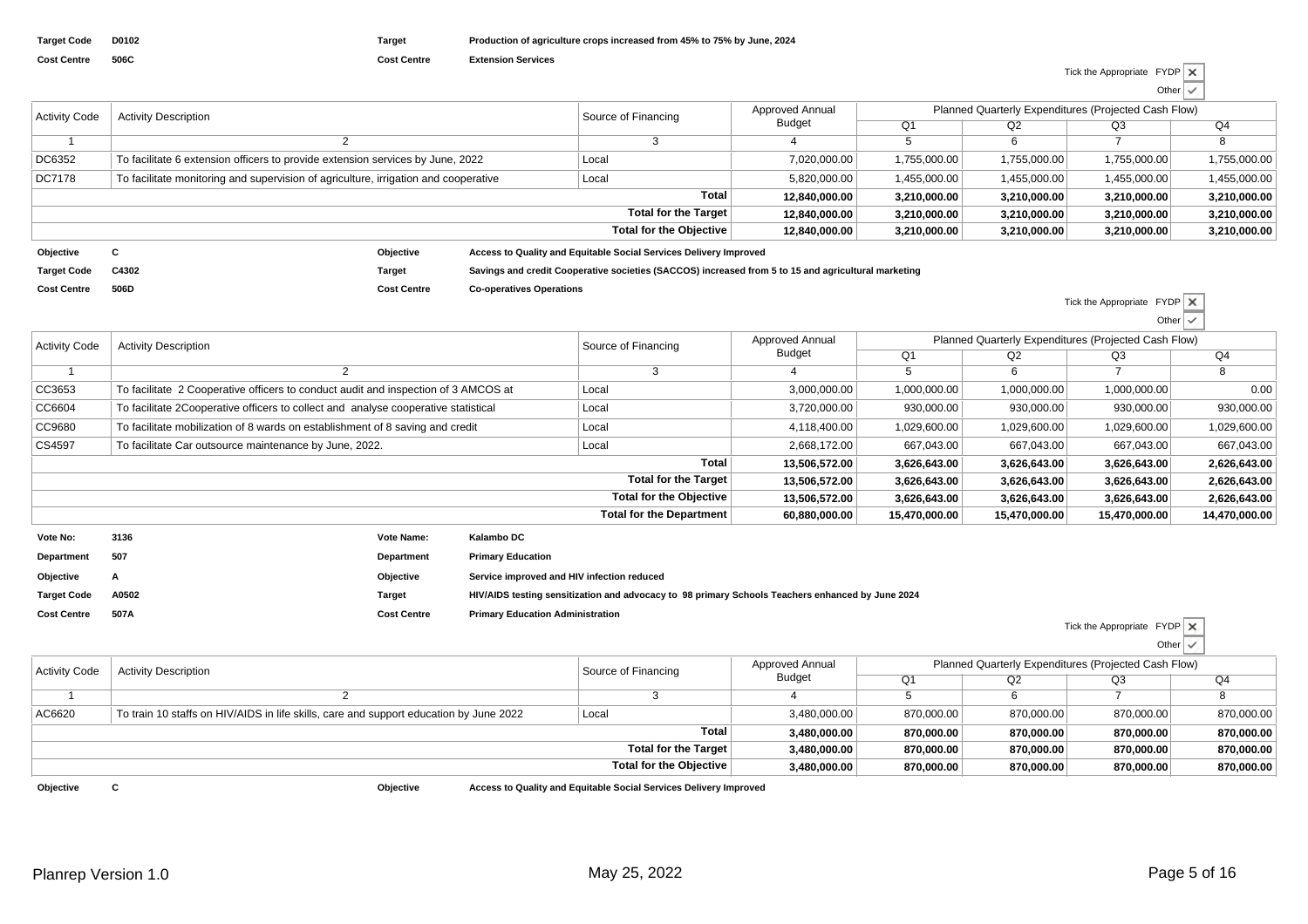Tick the Appropriate FYDP Other $\overline{\vee}$ 

Tick the Appropriate FYDP

| <b>Activity Code</b> | <b>Activity Description</b>                                      |                    | Source of Financing                     | Approved Annual                                                          | Planned Quarterly Expenditures (Projected Cash Flow) |               |               |                                    |               |
|----------------------|------------------------------------------------------------------|--------------------|-----------------------------------------|--------------------------------------------------------------------------|------------------------------------------------------|---------------|---------------|------------------------------------|---------------|
|                      |                                                                  |                    |                                         |                                                                          | Budget                                               | Q1            | Q2            | Q3                                 | Q4            |
|                      |                                                                  |                    |                                         |                                                                          |                                                      |               |               |                                    |               |
| CS1582               | To facilitate Moving to 100 primary school teachers by June 2022 |                    |                                         | Local                                                                    | 350,404,000.00                                       | 87,601,000.00 | 87,601,000.00 | 87,601,000.00                      | 87,601,000.00 |
|                      | Total                                                            |                    |                                         |                                                                          | 350,404,000.00                                       | 87,601,000.00 | 87,601,000.00 | 87,601,000.00                      | 87,601,000.00 |
|                      |                                                                  |                    |                                         | Total for the Target                                                     | 350,404,000.00                                       | 87,601,000.00 | 87,601,000.00 | 87,601,000.00                      | 87,601,000.00 |
| <b>Target Code</b>   | C2606                                                            | <b>Target</b>      |                                         | Meal provision to pupil with special /needs ensured by 100% by June 2024 |                                                      |               |               |                                    |               |
| <b>Cost Centre</b>   | 507A                                                             | <b>Cost Centre</b> | <b>Primary Education Administration</b> |                                                                          |                                                      |               |               |                                    |               |
|                      |                                                                  |                    |                                         |                                                                          |                                                      |               |               | Tick the Appropriate $FYDP \times$ |               |

Other

Other

| <b>Activity Code</b> | <b>Activity Description</b>                                                         |                    | Source of Financing                     | Approved Annual<br>Budget                                                            | Planned Quarterly Expenditures (Projected Cash Flow) |                |              |              |                |
|----------------------|-------------------------------------------------------------------------------------|--------------------|-----------------------------------------|--------------------------------------------------------------------------------------|------------------------------------------------------|----------------|--------------|--------------|----------------|
|                      |                                                                                     |                    |                                         |                                                                                      |                                                      | Q <sub>1</sub> | Q2           | Q3           | Q <sub>4</sub> |
|                      |                                                                                     |                    |                                         |                                                                                      |                                                      |                |              |              |                |
| CS1712               | To facilitate daily operations of learning environment to pupils with special needs |                    |                                         | Local                                                                                | 12,240,000.00                                        | 3,060,000.00   | 3,060,000.00 | 3,060,000.00 | 3,060,000.00   |
|                      |                                                                                     |                    |                                         | Total                                                                                | 12.240.000.00                                        | 3.060.000.00   | 3.060.000.00 | 3.060.000.00 | 3,060,000.00   |
|                      |                                                                                     |                    |                                         | Total for the Target                                                                 | 12.240.000.00                                        | 3,060,000.00   | 3,060,000.00 | 3,060,000.00 | 3,060,000.00   |
| <b>Target Code</b>   | C3201                                                                               | <b>Target</b>      |                                         | Council statutory duties (LAAC, Budget and Assessment) enhanced to 100% by June 2024 |                                                      |                |              |              |                |
| <b>Cost Centre</b>   | 507A                                                                                | <b>Cost Centre</b> | <b>Primary Education Administration</b> |                                                                                      |                                                      |                |              |              | $-$            |

| <b>Activity Code</b> | <b>Activity Description</b>                                 |                    | Source of Financing                     | <b>Approved Annual</b>                                                   | Planned Quarterly Expenditures (Projected Cash Flow) |                |      |      |      |
|----------------------|-------------------------------------------------------------|--------------------|-----------------------------------------|--------------------------------------------------------------------------|------------------------------------------------------|----------------|------|------|------|
|                      |                                                             |                    |                                         |                                                                          | Budget                                               | Q <sub>1</sub> | Q2   | Q3   | Q4   |
|                      |                                                             |                    |                                         |                                                                          |                                                      |                |      |      |      |
| CS9961               | To facilitate preparation of Budget for Financial year 2022 |                    |                                         | Local                                                                    | 2,299,000.00                                         | 2,299,000.00   | 0.00 | 0.00 | 0.00 |
|                      |                                                             |                    |                                         | Total                                                                    | 2.299.000.00                                         | 2.299.000.00   | 0.00 | 0.00 | 0.00 |
|                      |                                                             |                    |                                         | Total for the Target                                                     | 2,299,000.00                                         | 2,299,000.00   | 0.00 | 0.00 | 0.00 |
| <b>Target Code</b>   | C3202                                                       | Target             |                                         | National examination for STD I and STD VII enhanced to 100% by June 2024 |                                                      |                |      |      |      |
| <b>Cost Centre</b>   | 507A                                                        | <b>Cost Centre</b> | <b>Primary Education Administration</b> |                                                                          |                                                      |                |      |      |      |

|                      |                                                                                  |                             |                 |                |                | Tick the Appropriate FYDP X                          |              |
|----------------------|----------------------------------------------------------------------------------|-----------------------------|-----------------|----------------|----------------|------------------------------------------------------|--------------|
|                      |                                                                                  |                             |                 |                |                |                                                      | Other $\vee$ |
| <b>Activity Code</b> | <b>Activity Description</b>                                                      | Source of Financing         | Approved Annual |                |                | Planned Quarterly Expenditures (Projected Cash Flow) |              |
|                      |                                                                                  |                             | Budget          | O <sub>1</sub> | Q2             | Q3                                                   | Q4           |
|                      |                                                                                  |                             |                 |                |                |                                                      |              |
| CS1016               | To conduct STD IV National Examinations to 98 primary schools by June 2022       | Local                       | 210,967,000.00  | 0.00           | 210,967,000.00 | 0.00                                                 | 0.00         |
| CS7344               | To conduct STD VII National Examinations to 6252 pupils to 98 primary schools by | Local                       | 180,185,000.00  | 0.00           | 180,185,000.00 | 0.00                                                 | 0.00         |
|                      |                                                                                  | Total                       | 391.152.000.00  | 0.00           | 391,152,000.00 | 0.00                                                 | 0.00         |
|                      |                                                                                  | <b>Total for the Target</b> | 391.152.000.00  | 0.00           | 391.152.000.00 | 0.00                                                 | 0.00         |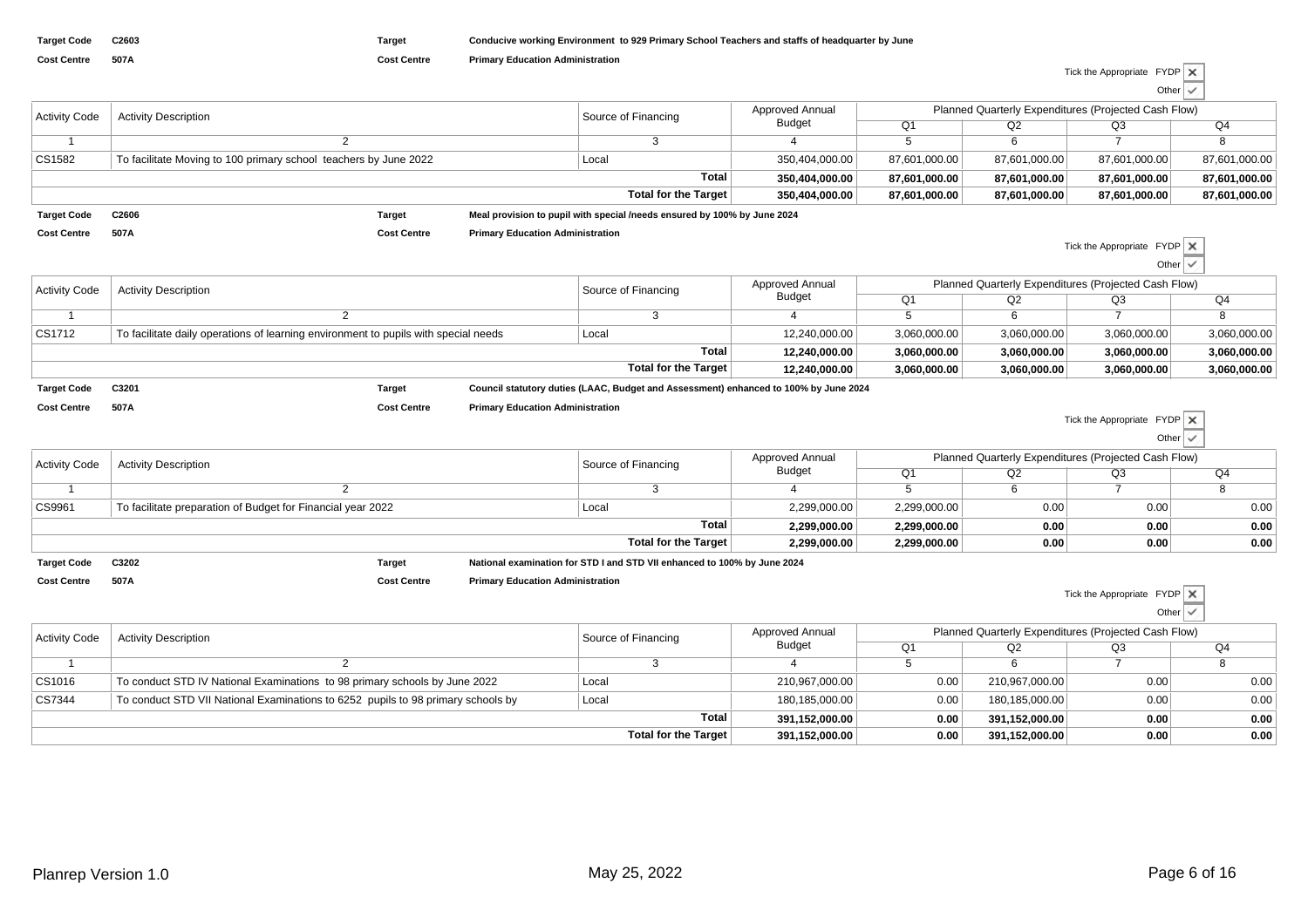| <b>Activity Code</b> | <b>Activity Description</b>                                     |                    | Source of Financing                 | Approved Annual                                                                                | Planned Quarterly Expenditures (Projected Cash Flow) |      |                |      |                |
|----------------------|-----------------------------------------------------------------|--------------------|-------------------------------------|------------------------------------------------------------------------------------------------|------------------------------------------------------|------|----------------|------|----------------|
|                      |                                                                 |                    |                                     |                                                                                                | <b>Budget</b>                                        | Q1   | Q2             | Q3   | Q4             |
|                      |                                                                 |                    |                                     |                                                                                                |                                                      |      |                |      |                |
| CS5505               | To facilitate leave to 230 primary school teachers by June 2022 |                    |                                     | Local                                                                                          | 248.920.000.00                                       | 0.00 | 124.460.000.00 | 0.00 | 124,460,000.00 |
|                      |                                                                 |                    |                                     | Total                                                                                          | 248.920.000.00                                       | 0.00 | 124.460.000.00 | 0.00 | 124,460,000.00 |
|                      |                                                                 |                    |                                     | <b>Total for the Target</b>                                                                    | 248.920.000.00                                       | 0.00 | 124.460.000.00 | 0.00 | 124,460,000.00 |
| <b>Target Code</b>   | C2603                                                           | Target             |                                     | Conducive working Environment to 929 Primary School Teachers and staffs of headquarter by June |                                                      |      |                |      |                |
| <b>Cost Centre</b>   | 507B                                                            | <b>Cost Centre</b> | <b>Primary Education Operations</b> |                                                                                                |                                                      |      |                |      |                |

| Tick the Appropriate FYDP |                     |  |
|---------------------------|---------------------|--|
|                           | Other $\vert \cdot$ |  |

| <b>Activity Code</b> | <b>Activity Description</b>                                                          |             |                                             | Approved Annual<br>Source of Financing                                                   |                  |                |                | Planned Quarterly Expenditures (Projected Cash Flow) |                |
|----------------------|--------------------------------------------------------------------------------------|-------------|---------------------------------------------|------------------------------------------------------------------------------------------|------------------|----------------|----------------|------------------------------------------------------|----------------|
|                      |                                                                                      |             |                                             |                                                                                          | Budget           | Q1             | Q2             | Q3                                                   | Q4             |
|                      |                                                                                      |             |                                             |                                                                                          |                  |                | 6              |                                                      |                |
| CC2546               | To facilitate monitoring and supervision of education activities to 10 staffs for 20 |             |                                             | Local                                                                                    | 59,884,000.00    | 14,971,000.00  | 14,971,000.00  | 14,971,000.00                                        | 14,971,000.00  |
| CS1021               | To facilitate statutory benefit to head of department by June 2022                   |             |                                             | Local                                                                                    | 47,520,000.00    | 11,880,000.00  | 11,880,000.00  | 11,880,000.00                                        | 11,880,000.00  |
| CS3038               | To facilitate procurement of one set of computer and other accessories by June       |             |                                             | Local                                                                                    | 1,200,000.00     | 0.00           | 1,200,000.00   | 0.00                                                 | 0.00           |
| CS7209               | To facilitate statutory benefits to 5 primary School Teachers in case of any         |             |                                             | Local                                                                                    | 12,000,000.00    | 3,000,000.00   | 3,000,000.00   | 3,000,000.00                                         | 3,000,000.00   |
| CS7838               | To facilitate procurement of one set of office furniture by June 2022                |             |                                             | Local                                                                                    | 1,000,000.00     | 0.00           | 0.00           | 1,000,000.00                                         | 0.00           |
|                      |                                                                                      |             |                                             | Total                                                                                    | 121,604,000.00   | 29,851,000.00  | 31,051,000.00  | 30,851,000.00                                        | 29,851,000.00  |
|                      |                                                                                      |             |                                             | <b>Total for the Target</b>                                                              | 121,604,000.00   | 29,851,000.00  | 31,051,000.00  | 30,851,000.00                                        | 29,851,000.00  |
|                      |                                                                                      |             |                                             | <b>Total for the Objective</b>                                                           | 1,126,619,000.00 | 122,811,000.00 | 637,324,000.00 | 121,512,000.00                                       | 244,972,000.00 |
| Objective            |                                                                                      | Objective   | Multi-sectorial nutrition services improved |                                                                                          |                  |                |                |                                                      |                |
| <b>Target Code</b>   | Y0801                                                                                | Target      |                                             | Education on nutrition development to pupils in 98 schools enhanced by 100% by June 2026 |                  |                |                |                                                      |                |
| Cost Centre          | 507B                                                                                 | Cost Centre | <b>Primary Education Operations</b>         |                                                                                          |                  |                |                |                                                      |                |

**Cost Centre Primary Education Operations**

Tick the Appropriate FYDP

|                      |                                                                                  |              |                     |                                                                                       |                                                      |              |              |              | __           |
|----------------------|----------------------------------------------------------------------------------|--------------|---------------------|---------------------------------------------------------------------------------------|------------------------------------------------------|--------------|--------------|--------------|--------------|
| <b>Activity Code</b> | <b>Activity Description</b>                                                      |              | Source of Financing | Approved Annual                                                                       | Planned Quarterly Expenditures (Projected Cash Flow) |              |              |              |              |
|                      |                                                                                  |              |                     |                                                                                       | Budget                                               | Q1           | Q2           | Q3           | Q4           |
|                      |                                                                                  |              |                     |                                                                                       |                                                      |              |              |              |              |
| YC8207               | To educate and establish vegetable gardens in 98 Primary schools for improvement |              |                     | Local                                                                                 | 9,680,000.00                                         | 2,420,000.00 | 2,420,000.00 | 2,420,000.00 | 2,420,000.00 |
|                      |                                                                                  | 9.680.000.00 | 2,420,000.00        | 2,420,000.00                                                                          | 2,420,000.00                                         | 2,420,000.00 |              |              |              |
|                      |                                                                                  |              |                     | Total for the Target                                                                  | 9,680,000.00                                         | 2,420,000.00 | 2,420,000.00 | 2,420,000.00 | 2,420,000.00 |
|                      |                                                                                  |              |                     | Total for the Objective                                                               | 9,680,000.00                                         | 2,420,000.00 | 2,420,000.00 | 2,420,000.00 | 2,420,000.00 |
| Objective            | Objective<br>Service improved and HIV infection reduced                          |              |                     |                                                                                       |                                                      |              |              |              |              |
| <b>Target Code</b>   | A0503                                                                            | Target       |                     | Illiteracy rate among adults, youth and children reduced from 40% to 10% by June 2024 |                                                      |              |              |              |              |

- **Cost Centre 507C**
	- **Cost Centre Adult Education**

Tick the Appropriate FYDP

| ∩ther |  |
|-------|--|
|       |  |

| <b>Activity Code</b> | <b>Activity Description</b>                                            | Source of Financing | Approved Annual | Planned Quarterly Expenditures (Projected Cash Flow) |              |              |              |  |  |
|----------------------|------------------------------------------------------------------------|---------------------|-----------------|------------------------------------------------------|--------------|--------------|--------------|--|--|
|                      |                                                                        |                     | <b>Budget</b>   |                                                      |              |              |              |  |  |
|                      |                                                                        |                     |                 |                                                      |              |              |              |  |  |
| AS4298               | To facilitate statutory benefits to 28 COBET Facilitators by June 2022 | Local               | 10,360,000.00   | 2,590,000.00                                         | 2,590,000.00 | 2,590,000.00 | 2,590,000.00 |  |  |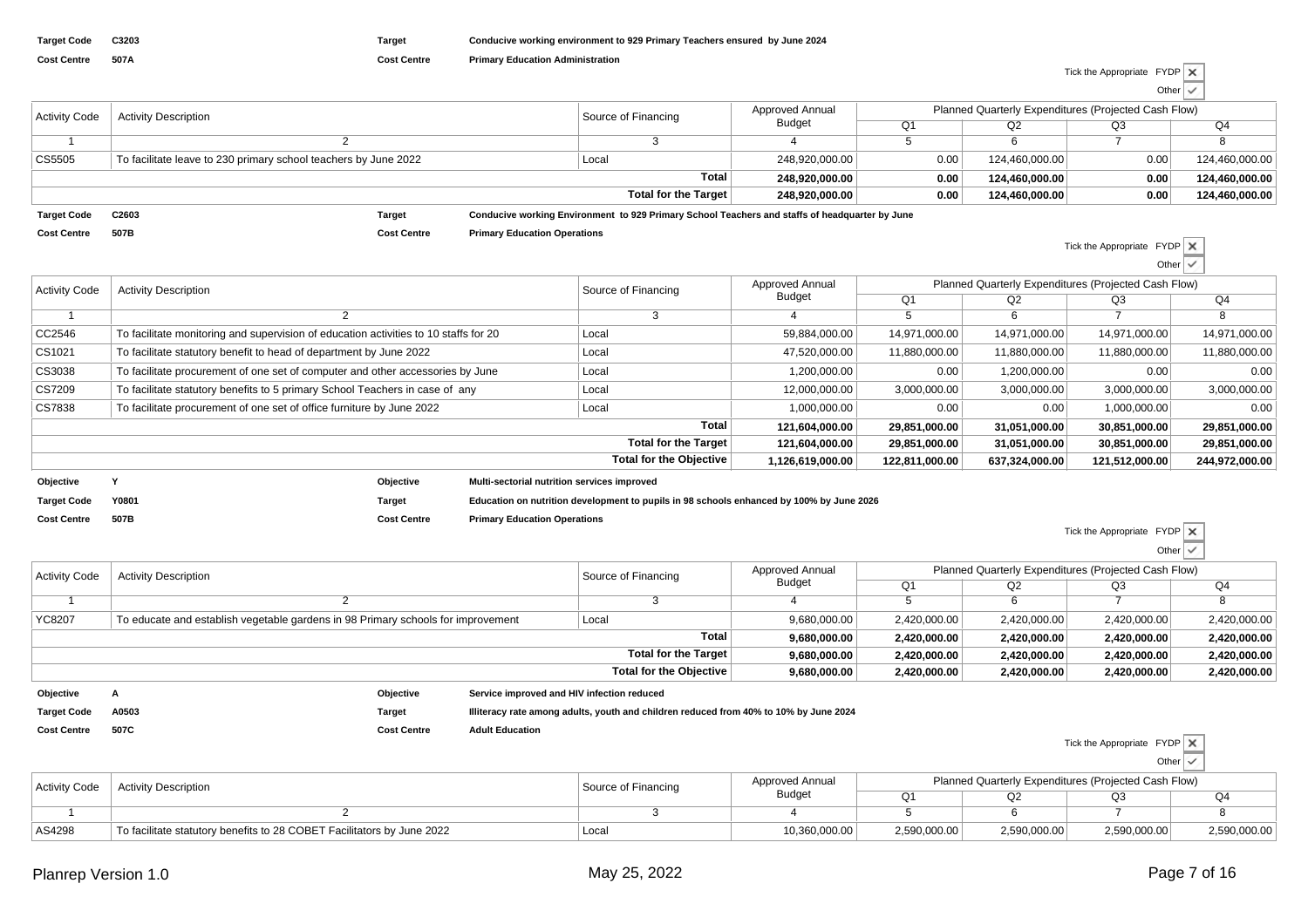|                      |                                                                                        |                    |                                                                                                | <b>Total</b>                                                                                     | 10,360,000.00    | 2,590,000.00    | 2,590,000.00                                         | 2,590,000.00                       | 2,590,000.00             |  |
|----------------------|----------------------------------------------------------------------------------------|--------------------|------------------------------------------------------------------------------------------------|--------------------------------------------------------------------------------------------------|------------------|-----------------|------------------------------------------------------|------------------------------------|--------------------------|--|
|                      |                                                                                        |                    |                                                                                                | <b>Total for the Target</b>                                                                      | 10,360,000.00    | 2,590,000.00    | 2,590,000.00                                         | 2,590,000.00                       | 2,590,000.00             |  |
| <b>Target Code</b>   | A0502                                                                                  | <b>Target</b>      |                                                                                                | HIV/AIDS testing sensitization and advocacy to 98 primary Schools Teachers enhanced by June 2024 |                  |                 |                                                      |                                    |                          |  |
| <b>Cost Centre</b>   | 507D                                                                                   | <b>Cost Centre</b> | <b>Cultural Office</b>                                                                         |                                                                                                  |                  |                 |                                                      |                                    |                          |  |
|                      |                                                                                        |                    |                                                                                                |                                                                                                  |                  |                 |                                                      | Tick the Appropriate $FYDP \times$ |                          |  |
|                      |                                                                                        |                    |                                                                                                |                                                                                                  |                  |                 |                                                      | Other                              | $\checkmark$             |  |
| <b>Activity Code</b> | <b>Activity Description</b>                                                            |                    |                                                                                                | Source of Financing                                                                              | Approved Annual  |                 | Planned Quarterly Expenditures (Projected Cash Flow) |                                    |                          |  |
|                      |                                                                                        |                    |                                                                                                |                                                                                                  | <b>Budget</b>    | Q1              | Q2                                                   | $\overline{Q3}$                    | Q <sub>4</sub>           |  |
| $\overline{1}$       |                                                                                        | $\overline{2}$     |                                                                                                | $\overline{3}$                                                                                   | $\overline{4}$   | $5\overline{)}$ | $\overline{6}$                                       | $\overline{7}$                     | $\overline{\mathbf{8}}$  |  |
| AC7582               | To train 10 staffs on HIV/AIDS in life skills, care and support education by June 2022 |                    |                                                                                                | Local                                                                                            | 3,000,000.00     | 1,500,000.00    | 1,500,000.00                                         | 0.00                               | 0.00                     |  |
|                      |                                                                                        |                    |                                                                                                | <b>Total</b>                                                                                     | 3,000,000.00     | 1,500,000.00    | 1,500,000.00                                         | 0.00                               | 0.00                     |  |
|                      |                                                                                        |                    |                                                                                                | <b>Total for the Target</b>                                                                      | 3,000,000.00     | 1,500,000.00    | 1,500,000.00                                         | 0.00                               | 0.00                     |  |
|                      |                                                                                        |                    |                                                                                                | <b>Total for the Objective</b>                                                                   | 13,360,000.00    | 4,090,000.00    | 4,090,000.00                                         | 2,590,000.00                       | 2,590,000.00             |  |
| Objective            | С                                                                                      | Objective          |                                                                                                | Access to Quality and Equitable Social Services Delivery Improved                                |                  |                 |                                                      |                                    |                          |  |
| <b>Target Code</b>   | C5401                                                                                  | <b>Target</b>      | Sports and games enhanced by June 2024                                                         |                                                                                                  |                  |                 |                                                      |                                    |                          |  |
| <b>Cost Centre</b>   | 507E                                                                                   | <b>Cost Centre</b> | <b>Sport Grounds</b>                                                                           |                                                                                                  |                  |                 |                                                      |                                    |                          |  |
|                      |                                                                                        |                    |                                                                                                |                                                                                                  |                  |                 |                                                      | Tick the Appropriate $FYDP \times$ |                          |  |
|                      |                                                                                        |                    |                                                                                                |                                                                                                  |                  |                 |                                                      | Other $\vert \checkmark$           |                          |  |
| <b>Activity Code</b> | <b>Activity Description</b>                                                            |                    | Approved Annual<br>Planned Quarterly Expenditures (Projected Cash Flow)<br>Source of Financing |                                                                                                  |                  |                 |                                                      |                                    |                          |  |
|                      |                                                                                        |                    |                                                                                                |                                                                                                  | <b>Budget</b>    | Q1              | Q2                                                   | Q3                                 | Q4                       |  |
| $\overline{1}$       |                                                                                        | $\overline{2}$     |                                                                                                | $\overline{3}$                                                                                   | $\overline{4}$   | $\overline{5}$  | 6                                                    | $\overline{7}$                     | $\overline{a}$           |  |
| CC7128               | To facilitate sports competition to 98 primary schools by June 2022                    |                    |                                                                                                | Local                                                                                            | 3,580,000.00     | 0.00            | 0.00                                                 | 0.00                               | 3,580,000.00             |  |
|                      |                                                                                        |                    |                                                                                                | <b>Total</b>                                                                                     | 3,580,000.00     | 0.00            | 0.00                                                 | 0.00                               | 3,580,000.00             |  |
|                      |                                                                                        |                    |                                                                                                | <b>Total for the Target</b>                                                                      | 3,580,000.00     | 0.00            | 0.00                                                 | 0.00                               | 3,580,000.00             |  |
|                      |                                                                                        |                    |                                                                                                | <b>Total for the Objective</b>                                                                   | 3,580,000.00     | 0.00            | 0.00                                                 | 0.00                               | 3,580,000.00             |  |
|                      |                                                                                        |                    |                                                                                                | <b>Total for the Department</b>                                                                  | 1,156,719,000.00 | 130,191,000.00  | 644,704,000.00                                       | 127,392,000.00                     | 254,432,000.00           |  |
| Vote No:             | 3136                                                                                   | Vote Name:         | Kalambo DC                                                                                     |                                                                                                  |                  |                 |                                                      |                                    |                          |  |
| Department           | 508                                                                                    | Department         | Health                                                                                         |                                                                                                  |                  |                 |                                                      |                                    |                          |  |
| Objective            | C                                                                                      | Objective          |                                                                                                | Access to Quality and Equitable Social Services Delivery Improved                                |                  |                 |                                                      |                                    |                          |  |
| <b>Target Code</b>   | C0902                                                                                  | <b>Target</b>      |                                                                                                | Shortage of skilled and mixed human resource for health reduced from 63% to 50% June 2024        |                  |                 |                                                      |                                    |                          |  |
| <b>Cost Centre</b>   | 508A                                                                                   | <b>Cost Centre</b> | Council Health Management Team (CHMT)                                                          |                                                                                                  |                  |                 |                                                      |                                    |                          |  |
|                      |                                                                                        |                    |                                                                                                |                                                                                                  |                  |                 |                                                      | Tick the Appropriate $FYDP \times$ |                          |  |
|                      |                                                                                        |                    |                                                                                                |                                                                                                  |                  |                 |                                                      |                                    | Other $\vert \checkmark$ |  |
|                      |                                                                                        |                    |                                                                                                |                                                                                                  | Approved Annual  |                 | Planned Quarterly Expenditures (Projected Cash Flow) |                                    |                          |  |
| <b>Activity Code</b> | <b>Activity Description</b>                                                            |                    |                                                                                                | Source of Financing                                                                              | <b>Budget</b>    | Q1              | Q2                                                   | Q <sub>3</sub>                     | Q <sub>4</sub>           |  |
| $\overline{1}$       |                                                                                        | $\overline{2}$     |                                                                                                | $\overline{3}$                                                                                   | $\overline{4}$   | $\overline{5}$  | $\overline{6}$                                       | $\overline{7}$                     | $\overline{8}$           |  |
| CS3068               | To facilitate on call allowance to 135 health staffs annually by june 2022             |                    |                                                                                                | Local                                                                                            | 128,212,000.00   | 32,053,000.00   | 32,053,000.00                                        | 32,053,000.00                      | 32,053,000.00            |  |
|                      |                                                                                        |                    |                                                                                                | <b>Total</b>                                                                                     | 128,212,000.00   | 32,053,000.00   | 32,053,000.00                                        | 32,053,000.00                      | 32,053,000.00            |  |
|                      |                                                                                        |                    |                                                                                                | <b>Total for the Target</b>                                                                      | 128,212,000.00   | 32,053,000.00   | 32,053,000.00                                        | 32,053,000.00                      | 32,053,000.00            |  |
|                      |                                                                                        |                    |                                                                                                |                                                                                                  |                  |                 |                                                      |                                    |                          |  |

**Objective**

**Objective Good Governance and Administrative Services Enhanced**

**<sup>E</sup>**

**Total for the Objective**

**128,212,000.00**

**32,053,000.00 32,053,000.00 32,053,000.00 32,053,000.00**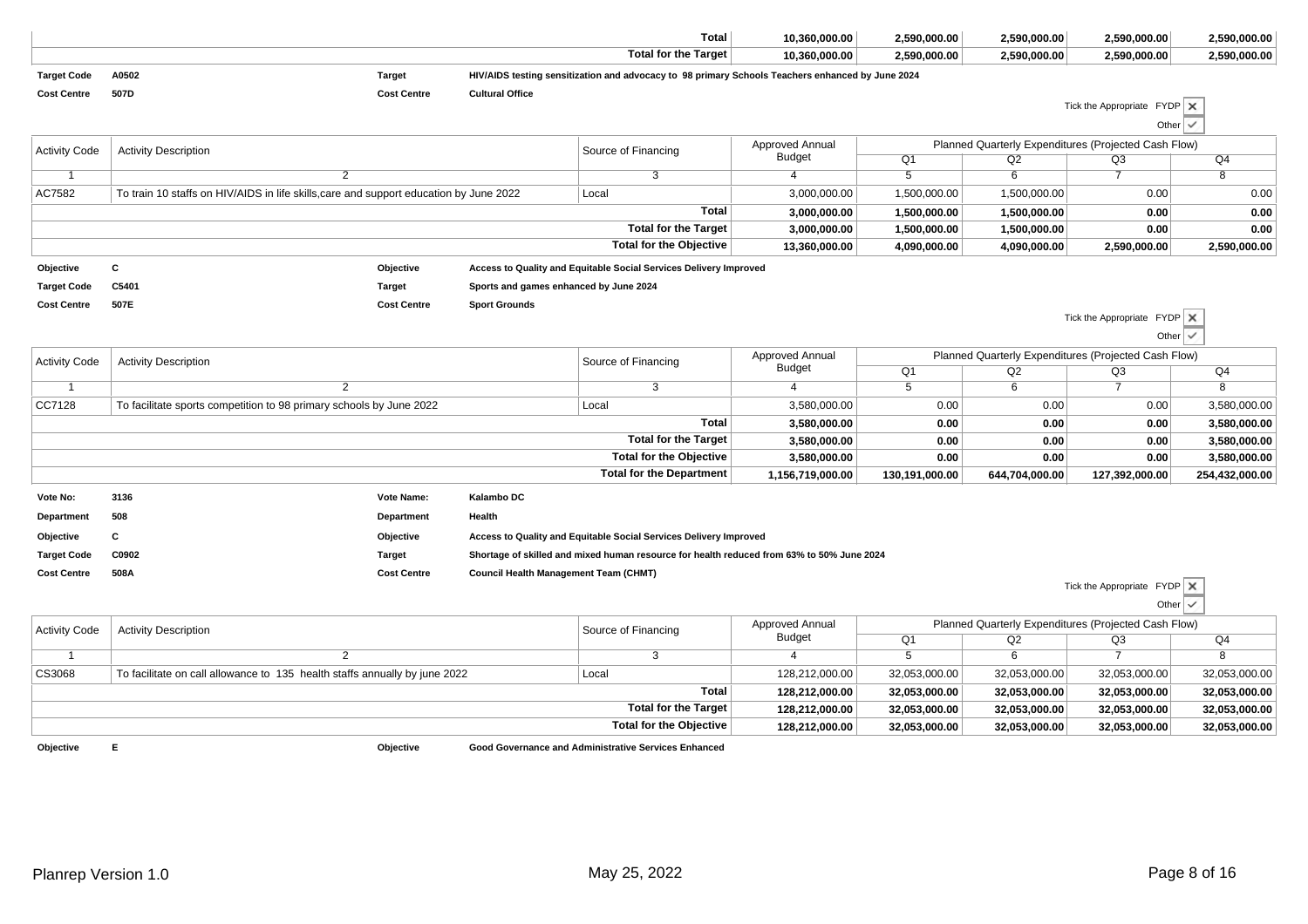| <b>Target Code</b> | E0101 |
|--------------------|-------|
| <b>Cost Centre</b> | 508A  |

**Cost Centre**

**Cost Centre**

Activity Code

**508A**

**Cost Centre Council Health Management Team (CHMT)**

| Tick the Appropriate $FYDP \times$ |              |  |
|------------------------------------|--------------|--|
|                                    | Other $\vee$ |  |

| <b>Activity Code</b> | <b>Activity Description</b>                                                           |           |                                             |                                                                                                                                                                                                                                                                                                                                                                                                                                                                                                                                                                                                                                                                      | Approved Annual | Planned Quarterly Expenditures (Projected Cash Flow) |              |               |               |
|----------------------|---------------------------------------------------------------------------------------|-----------|---------------------------------------------|----------------------------------------------------------------------------------------------------------------------------------------------------------------------------------------------------------------------------------------------------------------------------------------------------------------------------------------------------------------------------------------------------------------------------------------------------------------------------------------------------------------------------------------------------------------------------------------------------------------------------------------------------------------------|-----------------|------------------------------------------------------|--------------|---------------|---------------|
|                      |                                                                                       |           |                                             | Source of Financing<br>Budget<br>O <sub>1</sub><br>Q2<br>6<br>-5<br>48,016,000.00<br>12,004,000.00<br>12,004,000.00<br>Local<br>9,080,000.00<br>9,080,000.00<br>36,320,000.00<br>Local<br>480,000.00<br>1,920,000.00<br>480,000.00<br>Local<br>15,600,000.00<br>62,400,000.00<br>15,600,000.00<br>Local<br>8,000,000.00<br>8,000,000.00<br>32,000,000.00<br>Local<br>102,000,000.00<br>25,500,000.00<br>25,500,000.00<br>Local<br>Total<br>282,656,000.00<br>70,664,000.00<br>70,664,000.00<br><b>Total for the Target</b><br>282.656.000.00<br>70,664,000.00<br>70.664.000.00<br><b>Total for the Objective</b><br>70,664,000.00<br>282,656,000.00<br>70,664,000.00 | Q3              | Q4                                                   |              |               |               |
|                      |                                                                                       |           |                                             |                                                                                                                                                                                                                                                                                                                                                                                                                                                                                                                                                                                                                                                                      |                 |                                                      |              |               | 8             |
| ES2483               | To facilitate maintenance of 4 motor vehicles Quarterly from Dmo office by June       |           |                                             |                                                                                                                                                                                                                                                                                                                                                                                                                                                                                                                                                                                                                                                                      |                 |                                                      |              | 12,004,000.00 | 12,004,000.00 |
| ES4068               | To facilitate Statutory Benefits to Head Of Department Monthly by June 2022           |           |                                             |                                                                                                                                                                                                                                                                                                                                                                                                                                                                                                                                                                                                                                                                      |                 | 9,080,000.00                                         | 9,080,000.00 |               |               |
| ES4643               | To facilitate monthly allowances to one staff for submission of ICHF & NHIF Claims    |           |                                             |                                                                                                                                                                                                                                                                                                                                                                                                                                                                                                                                                                                                                                                                      |                 |                                                      |              | 480,000.00    | 480,000.00    |
| ES5425               | To conduct Supervision for 7 days with 5 staffs to 70 health facilities quarterly by  |           |                                             |                                                                                                                                                                                                                                                                                                                                                                                                                                                                                                                                                                                                                                                                      |                 |                                                      |              | 15,600,000.00 | 15,600,000.00 |
| ES8158               | To facilitate procurement of one set of office stationary quarterly by June 2022      |           |                                             |                                                                                                                                                                                                                                                                                                                                                                                                                                                                                                                                                                                                                                                                      |                 |                                                      |              | 8,000,000.00  | 8,000,000.00  |
| ES9979               | To facilitate Statutory benefits to 156 Health Staffs from 70 facilities quarterly by |           |                                             |                                                                                                                                                                                                                                                                                                                                                                                                                                                                                                                                                                                                                                                                      |                 |                                                      |              | 25,500,000.00 | 25,500,000.00 |
|                      |                                                                                       |           |                                             |                                                                                                                                                                                                                                                                                                                                                                                                                                                                                                                                                                                                                                                                      |                 |                                                      |              | 70,664,000.00 | 70,664,000.00 |
|                      |                                                                                       |           |                                             |                                                                                                                                                                                                                                                                                                                                                                                                                                                                                                                                                                                                                                                                      |                 |                                                      |              | 70,664,000.00 | 70,664,000.00 |
|                      |                                                                                       |           |                                             |                                                                                                                                                                                                                                                                                                                                                                                                                                                                                                                                                                                                                                                                      |                 |                                                      |              | 70,664,000.00 | 70,664,000.00 |
| Objective            |                                                                                       | Objective | Multi-sectorial nutrition services improved |                                                                                                                                                                                                                                                                                                                                                                                                                                                                                                                                                                                                                                                                      |                 |                                                      |              |               |               |
| <b>Target Code</b>   | Y0201                                                                                 | Target    |                                             | Reduced prevalence of wasting among under five from 1.1% to 0.8% by June, 2023                                                                                                                                                                                                                                                                                                                                                                                                                                                                                                                                                                                       |                 |                                                      |              |               |               |

**Cost Centre Council Health Management Team (CHMT)**

|                      |                                                                                     |                                                                           |                            |                                                                               |                 |                                                      |                                | Tick the Appropriate $FYDP \mid X$ |                          |  |
|----------------------|-------------------------------------------------------------------------------------|---------------------------------------------------------------------------|----------------------------|-------------------------------------------------------------------------------|-----------------|------------------------------------------------------|--------------------------------|------------------------------------|--------------------------|--|
|                      |                                                                                     |                                                                           |                            |                                                                               |                 |                                                      |                                |                                    | Other $\vert \checkmark$ |  |
| <b>Activity Code</b> | <b>Activity Description</b>                                                         |                                                                           |                            | Source of Financing                                                           | Approved Annual | Planned Quarterly Expenditures (Projected Cash Flow) |                                |                                    |                          |  |
|                      |                                                                                     |                                                                           |                            |                                                                               | <b>Budget</b>   | Q1                                                   | Q2                             | Q3                                 | Q4                       |  |
|                      | $\overline{2}$                                                                      |                                                                           |                            | 3                                                                             |                 |                                                      | 6                              |                                    |                          |  |
| YC5324               | To conduct quarterly supportive supervision on nutrition services during village    |                                                                           | Local                      | 9,440,000.00                                                                  | 0.00            | 0.00                                                 | 0.00                           | 9,440,000.00                       |                          |  |
| <b>YC9370</b>        | To participate on quarterly food and salt monitoring and inspections in 23 wards by |                                                                           | Local                      | 7,520,000.00                                                                  | 1,880,000.00    | 1,880,000.00                                         | 1,880,000.00                   | 1,880,000.00                       |                          |  |
| <b>YS1766</b>        |                                                                                     | To facilitate availability of nutrition commodities to 67 HF by June 2022 |                            |                                                                               | 9,750,000.00    | 9,750,000.00                                         | 0.00                           | 0.00                               | 0.00                     |  |
| <b>YS7322</b>        | To conduct quarterly evaluation meeting about implementation of nutrition           |                                                                           |                            | Local                                                                         | 53,760,000.00   | 13,440,000.00                                        | 13,440,000.00                  | 13,440,000.00                      | 13,440,000.00            |  |
| YS9803               | To conduct annual nutrition pre planning meeting with private sectors, NGOs and     |                                                                           |                            | Local                                                                         | 1,550,000.00    | 0.00                                                 | 1,550,000.00                   | 0.00                               | 0.00                     |  |
|                      |                                                                                     |                                                                           |                            | Total                                                                         | 82,020,000.00   | 25,070,000.00                                        | 16,870,000.00<br>15,320,000.00 |                                    |                          |  |
|                      |                                                                                     |                                                                           |                            | <b>Total for the Target</b>                                                   | 82,020,000.00   | 25,070,000.00                                        | 16,870,000.00                  | 15,320,000.00                      | 24,760,000.00            |  |
|                      |                                                                                     |                                                                           |                            | <b>Total for the Objective</b>                                                | 82,020,000.00   | 25,070,000.00                                        | 16,870,000.00                  | 15,320,000.00                      | 24,760,000.00            |  |
|                      |                                                                                     |                                                                           |                            | Total for the Department                                                      | 492,888,000.00  | 127,787,000.00                                       | 119,587,000.00                 | 118,037,000.00                     | 127,477,000.00           |  |
| Vote No:             | 3136                                                                                | Vote Name:                                                                | Kalambo DC                 |                                                                               |                 |                                                      |                                |                                    |                          |  |
| Department           | 509                                                                                 | Department                                                                | <b>Secondary Education</b> |                                                                               |                 |                                                      |                                |                                    |                          |  |
| Objective            |                                                                                     | Objective                                                                 |                            | Access to Quality and Equitable Social Services Delivery Improved             |                 |                                                      |                                |                                    |                          |  |
| <b>Target Code</b>   | C2501                                                                               | <b>Target</b>                                                             |                            | Infrastructures in Secondary schools improved in from 50% to 70% by June 2024 |                 |                                                      |                                |                                    |                          |  |

Tick the Appropriate FYDP $Q2$ 2 Q3 Q1Approved Annual BudgetSource of Financing Activity Description **Cost Centre Secondary Education Administration** Planned Quarterly Expenditures (Projected Cash Flow)

| CS6145 | To facilitate contribution of national torch race annually by june, 2022 | Local | 1,200,000.00 | 300.000.00 | 300.000.00 | 300,000.00 | 300,000.00 |
|--------|--------------------------------------------------------------------------|-------|--------------|------------|------------|------------|------------|
| CS8265 | To facilitate environmental improvement at school compounds in Secondary | Local | 1,200,000.00 | 300.000.00 | 300.000.00 | 300.000.00 | 300,000.00 |
|        |                                                                          | Total | 2.400.000.00 | 600.000.00 | 600,000.00 | 600,000.00 | 600,000.00 |

**509A**

 $Q4$ 

Other

 $\checkmark$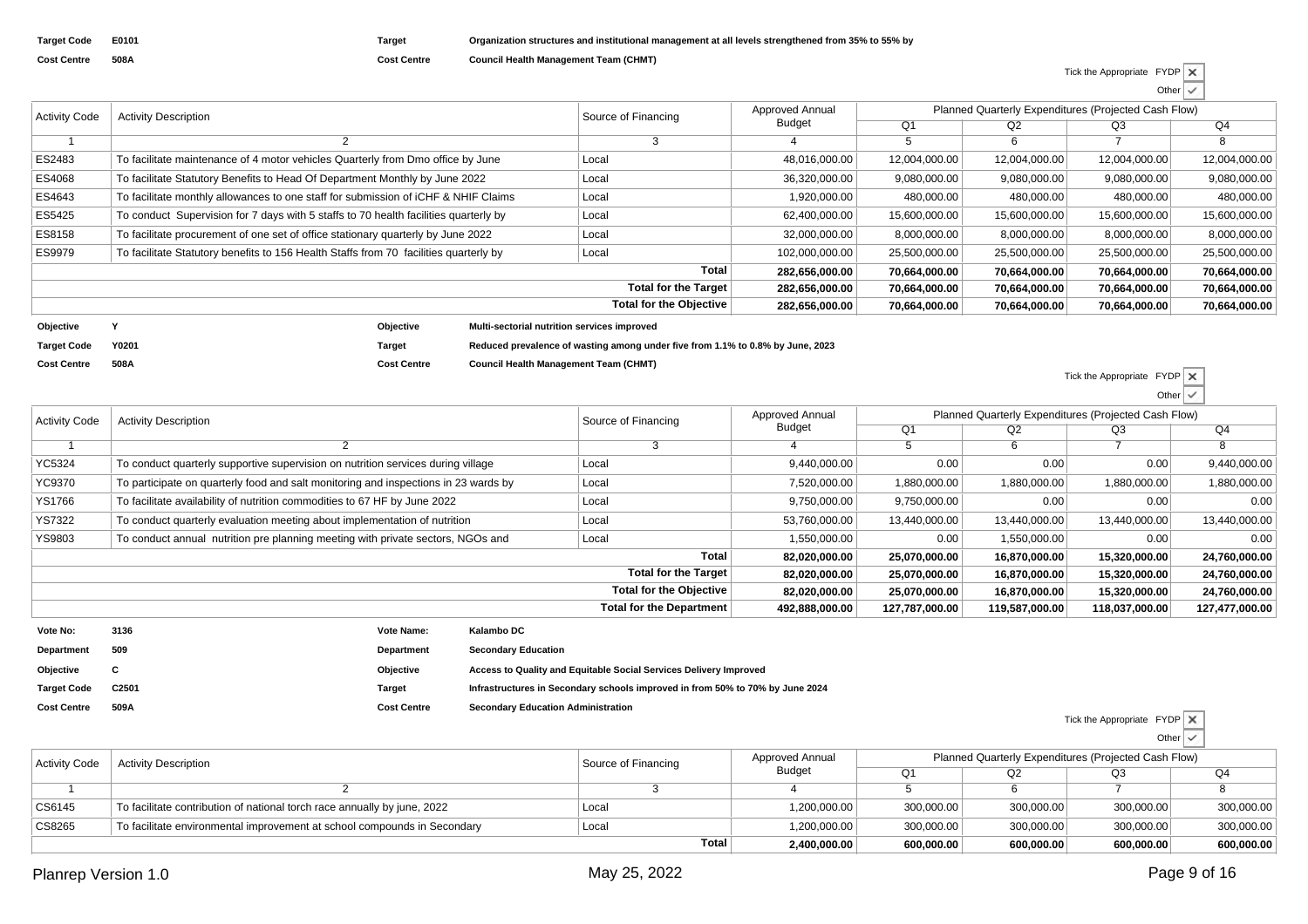|                    |       |                    | Total for the Target                                | 2.400.000.00 | 600.000.00 | 600.000.00 | 600.000.00 | 600.000.00 |
|--------------------|-------|--------------------|-----------------------------------------------------|--------------|------------|------------|------------|------------|
| <b>Target Code</b> | C3704 | Targe.             | National Examinations enhanced at 100% by june 2024 |              |            |            |            |            |
| <b>Cost Centre</b> | 509A  | <b>Cost Centre</b> | <b>Secondary Education Administration</b>           |              |            |            |            |            |

Tick the Appropriate FYDPOther

| <b>Activity Code</b> | <b>Activity Description</b>                                                        |               |  | Source of Financing                                               | Approved Annual | Planned Quarterly Expenditures (Projected Cash Flow) |                |                                                                      |            |  |
|----------------------|------------------------------------------------------------------------------------|---------------|--|-------------------------------------------------------------------|-----------------|------------------------------------------------------|----------------|----------------------------------------------------------------------|------------|--|
|                      |                                                                                    |               |  |                                                                   | Budget          | Q <sub>1</sub>                                       | Q2             | Q <sub>3</sub><br>0.00<br>0.00<br>0.00<br>0.00<br>0.00<br>600,000.00 | Q4         |  |
|                      |                                                                                    |               |  |                                                                   |                 |                                                      |                |                                                                      | 8          |  |
| CS5960               | To facilitate conduction of form Six National Examinations in secondary schools by |               |  | Local                                                             | 36,162,000.00   | 0.00                                                 | 36,162,000.00  |                                                                      | 0.00       |  |
| CS9153               | To facilitate conduction of form Two National Examinations in secondary schools by |               |  | Local                                                             | 86,797,500.00   | 0.00                                                 | 86,797,500.00  |                                                                      | 0.00       |  |
| CS9440               | To facilitate conduction of form Four National Examinations in secondary schools   |               |  | Local                                                             | 147,527,500.00  | 0.00                                                 | 147,527,500.00 |                                                                      | 0.00       |  |
|                      | <b>Total</b>                                                                       |               |  |                                                                   | 270.487.000.00  | 0.00                                                 | 270.487.000.00 |                                                                      | 0.00       |  |
|                      |                                                                                    |               |  | <b>Total for the Target</b>                                       | 270.487.000.00  | 0.00                                                 | 270.487.000.00 |                                                                      | 0.00       |  |
|                      |                                                                                    |               |  | Total for the Objective                                           | 272,887,000.00  | 600,000.00                                           | 271,087,000.00 |                                                                      | 600,000.00 |  |
| Objective            |                                                                                    | Objective     |  | Good Governance and Administrative Services Enhanced              |                 |                                                      |                |                                                                      |            |  |
| <b>Target Code</b>   | E1006                                                                              | <b>Target</b> |  | Improvement of Conducive working environment at 100% by June 2024 |                 |                                                      |                |                                                                      |            |  |

| <b>Cost Centre</b>   | 509A<br><b>Cost Centre</b><br><b>Secondary Education Administration</b>              |                                 |                 |                                                      |                | Tick the Appropriate $FYDP \times$ |                |  |  |
|----------------------|--------------------------------------------------------------------------------------|---------------------------------|-----------------|------------------------------------------------------|----------------|------------------------------------|----------------|--|--|
|                      |                                                                                      |                                 |                 |                                                      |                | Other                              | $\checkmark$   |  |  |
| <b>Activity Code</b> | <b>Activity Description</b>                                                          | Source of Financing             | Approved Annual | Planned Quarterly Expenditures (Projected Cash Flow) |                |                                    |                |  |  |
|                      |                                                                                      |                                 | <b>Budget</b>   | Q <sub>1</sub>                                       | Q <sub>2</sub> | Q3                                 | Q <sub>4</sub> |  |  |
|                      | 2                                                                                    | 3                               |                 | 5                                                    | 6              |                                    | 8              |  |  |
| ES1724               | To facilitate provision of HIV/AIDS and reproductive health Education to 15 teachers | Local                           | 840,000.00      | 210,000.00                                           | 210,000.00     | 210,000.00                         | 210,000.00     |  |  |
| ES5054               | To facilitate daily Office operations by June, 2021                                  | Local                           | 31,292,000.00   | 7,823,000.00                                         | 7,823,000.00   | 7,823,000.00                       | 7,823,000.00   |  |  |
| ES5359               | To facilitate statutory benefits to Secondary School Teachers in case of any         | Local                           | 2,400,000.00    | 600,000.00                                           | 600,000.00     | 600,000.00                         | 600,000.00     |  |  |
| ES6077               | To facilitate Statutory benefits to the Head of Department by June 2022              | Local                           | 42,720,000.00   | 10,680,000.00                                        | 10,680,000.00  | 10,680,000.00                      | 10,680,000.00  |  |  |
| ES6410               | To facilitate moving of 15 Secondary School Teachers at 7 schools by June 2022       | Local                           | 93,600,000.00   | 23,400,000.00                                        | 23,400,000.00  | 23,400,000.00                      | 23,400,000.00  |  |  |
| ES6616               | To facilitate Smoothly Supervision of Education Curricular by June 2022              | Local                           | 12,000,000.00   | 3,000,000.00                                         | 3,000,000.00   | 3,000,000.00                       | 3,000,000.00   |  |  |
| ES7725               | To facilitate Statutory benefits to 2 staffs by June 2022                            | Local                           | 2,400,000.00    | 600,000.00                                           | 600,000.00     | 600,000.00                         | 600,000.00     |  |  |
| ES7959               | To facilitate provision of Nutrition Education to 5 Secondary Schools by June, 202   | Local                           | 2,920,000.00    | 730,000.00                                           | 730,000.00     | 730,000.00                         | 730,000.00     |  |  |
| ES8199               | To facilitate preparation and Submission of Departmental Budget for financial year   | Local                           | 2,040,000.00    | 510,000.00                                           | 510,000.00     | 510,000.00                         | 510,000.00     |  |  |
| ES8677               | To facilitate provision of leave to 300 secondary School Teachers by June 2021       | Local                           | 72,800,000.00   | 36,400,000.00                                        | 0.00           | 0.00                               | 36,400,000.00  |  |  |
|                      |                                                                                      | Total                           | 263,012,000.00  | 83,953,000.00                                        | 47,553,000.00  | 47,553,000.00                      | 83,953,000.00  |  |  |
|                      |                                                                                      | <b>Total for the Target</b>     | 263,012,000.00  | 83,953,000.00                                        | 47,553,000.00  | 47,553,000.00                      | 83,953,000.00  |  |  |
|                      |                                                                                      | <b>Total for the Objective</b>  | 263,012,000.00  | 83,953,000.00                                        | 47,553,000.00  | 47,553,000.00                      | 83,953,000.00  |  |  |
|                      |                                                                                      | <b>Total for the Department</b> | 535.899.000.00  | 84.553.000.00                                        | 318.640.000.00 | 48.153.000.00                      | 84.553.000.00  |  |  |

|                    |       |                    | Total for the Department                                                                       | 535,899,000.00 | 84,553,000.00 | 318,640,000.00 | 48,153,000.00                               | 84,553,000.00 |
|--------------------|-------|--------------------|------------------------------------------------------------------------------------------------|----------------|---------------|----------------|---------------------------------------------|---------------|
| Vote No:           | 3136  | <b>Vote Name:</b>  | Kalambo DC                                                                                     |                |               |                |                                             |               |
| Department         | 511   | Department         | Works                                                                                          |                |               |                |                                             |               |
| Objective          |       | Objective          | Good Governance and Administrative Services Enhanced                                           |                |               |                |                                             |               |
| <b>Target Code</b> | E1020 | Target             | Conducive working environment to 6 staff of works department improved from 40% to 70% by June, |                |               |                |                                             |               |
| <b>Cost Centre</b> | 511A  | <b>Cost Centre</b> | <b>Works and Fire Rescue Administration</b>                                                    |                |               |                | Tick the Appropriate FYDP X<br>Other $\vee$ |               |

| ∴ Activity ∖ | vity Description | Approved Annual | Planned Quarterly Expenditures (Projected Cash Flow) |   |    |  |  |  |
|--------------|------------------|-----------------|------------------------------------------------------|---|----|--|--|--|
|              |                  | <b>Budget</b>   | . .                                                  | ∽ | Q3 |  |  |  |
|              |                  |                 |                                                      |   |    |  |  |  |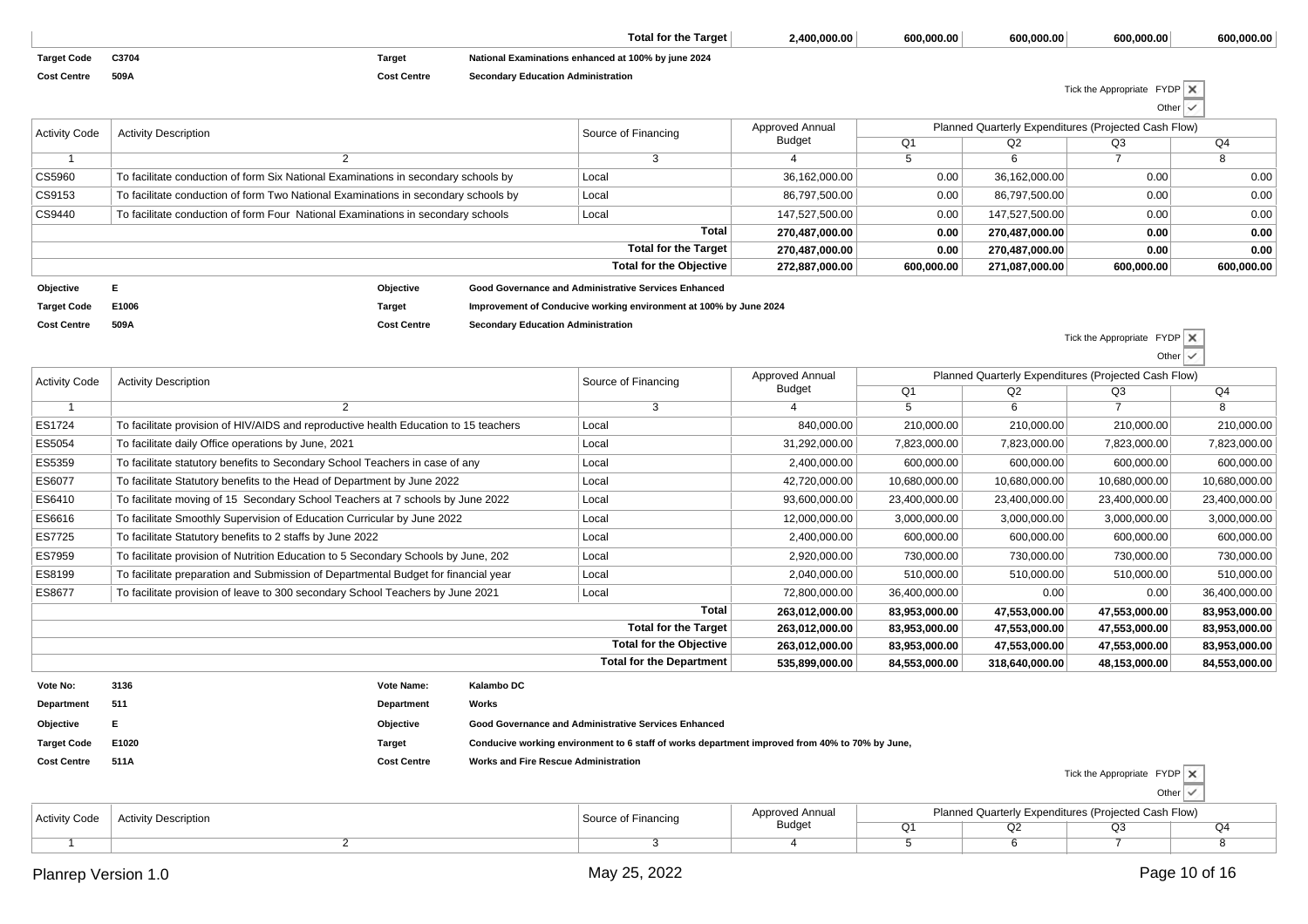| ES9591               | To facilitate statutory benefit to the Head of department by June 2022              |                    |                                                 | Local                                                                              | 30,720,000.00                    | 7,680,000.00         | 7,680,000.00                                                           | 7,680,000.00                       | 7,680,000.00             |
|----------------------|-------------------------------------------------------------------------------------|--------------------|-------------------------------------------------|------------------------------------------------------------------------------------|----------------------------------|----------------------|------------------------------------------------------------------------|------------------------------------|--------------------------|
| ES2688               | To facilitate two (2) staff to attend ERB seminars by June 2022.                    |                    |                                                 | Local                                                                              | 6,560,000.00                     | 1,640,000.00         | 1,640,000.00                                                           | 1,640,000.00                       | 1,640,000.00             |
| ES2762               | To facilitate daily office operation by june 2022                                   |                    |                                                 | Local                                                                              | 38,456,000.00                    | 9,614,000.00         | 9,614,000.00                                                           | 9,614,000.00                       | 9,614,000.00             |
|                      |                                                                                     |                    |                                                 | <b>Total</b>                                                                       | 75,736,000.00                    | 18,934,000.00        | 18,934,000.00                                                          | 18,934,000.00                      | 18,934,000.00            |
|                      |                                                                                     |                    |                                                 | <b>Total for the Target</b>                                                        | 75,736,000.00                    | 18,934,000.00        | 18,934,000.00                                                          | 18,934,000.00                      | 18,934,000.00            |
|                      |                                                                                     |                    |                                                 | <b>Total for the Objective</b>                                                     | 75,736,000.00                    | 18,934,000.00        | 18,934,000.00                                                          | 18,934,000.00                      | 18,934,000.00            |
|                      |                                                                                     |                    |                                                 | <b>Total for the Department</b>                                                    | 75,736,000.00                    | 18,934,000.00        | 18,934,000.00                                                          | 18,934,000.00                      | 18,934,000.00            |
| Vote No:             | 3136                                                                                | Vote Name:         | <b>Kalambo DC</b>                               |                                                                                    |                                  |                      |                                                                        |                                    |                          |
| <b>Department</b>    | 512                                                                                 | Department         | <b>Land and Natural Resources</b>               |                                                                                    |                                  |                      |                                                                        |                                    |                          |
| Objective            | Е                                                                                   | Objective          |                                                 | Good Governance and Administrative Services Enhanced                               |                                  |                      |                                                                        |                                    |                          |
| <b>Target Code</b>   | E1005                                                                               | <b>Target</b>      |                                                 | Conducive working environment to 5 Department staffs improved at 100% by June 2024 |                                  |                      |                                                                        |                                    |                          |
| <b>Cost Centre</b>   | 512A                                                                                | <b>Cost Centre</b> | <b>Land and Natural Resource Administration</b> |                                                                                    |                                  |                      |                                                                        |                                    |                          |
|                      |                                                                                     |                    |                                                 |                                                                                    |                                  |                      |                                                                        | Tick the Appropriate $FYDP \times$ |                          |
|                      |                                                                                     |                    |                                                 |                                                                                    |                                  |                      |                                                                        |                                    | Other $\sqrt{}$          |
| <b>Activity Code</b> | <b>Activity Description</b>                                                         |                    |                                                 | Source of Financing                                                                | Approved Annual<br><b>Budget</b> |                      | Planned Quarterly Expenditures (Projected Cash Flow)                   |                                    |                          |
| $\overline{1}$       | $\overline{2}$                                                                      |                    |                                                 | $\overline{3}$                                                                     | $\overline{4}$                   | Q1<br>$\overline{5}$ | Q2<br>6                                                                | Q3<br>$\overline{7}$               | Q4<br>8                  |
|                      | To facilitate conducive working environment to 5 Land and Natural Resources         |                    |                                                 |                                                                                    |                                  |                      |                                                                        |                                    |                          |
| EC5944               |                                                                                     |                    |                                                 | Local<br>Total                                                                     | 500,000.00                       | 0.00                 | 0.00                                                                   | 0.00                               | 500,000.00               |
|                      |                                                                                     |                    |                                                 | <b>Total for the Target</b>                                                        | 500.000.00<br>500,000.00         | 0.00<br>0.00         | 0.00<br>0.00                                                           | 0.00<br>0.00                       | 500,000.00<br>500,000.00 |
|                      |                                                                                     |                    |                                                 | <b>Total for the Objective</b>                                                     | 500.000.00                       | 0.00                 | 0.00                                                                   | 0.00                               | 500,000.00               |
|                      |                                                                                     |                    |                                                 |                                                                                    |                                  |                      |                                                                        |                                    |                          |
| Objective            | D                                                                                   | Objective          |                                                 | Quality and Quantity of Socio-Economic Services and Infrastructure Increased       |                                  |                      |                                                                        |                                    |                          |
| <b>Target Code</b>   | D2501                                                                               | <b>Target</b>      |                                                 | Planned settlement in rural areas increased from 10 to 35 by June 2024             |                                  |                      |                                                                        |                                    |                          |
| <b>Cost Centre</b>   | 512B                                                                                | <b>Cost Centre</b> | <b>Surveys and Mapping</b>                      |                                                                                    |                                  |                      |                                                                        | Tick the Appropriate               | FYDP X                   |
|                      |                                                                                     |                    |                                                 |                                                                                    |                                  |                      |                                                                        |                                    | Other $\vert \checkmark$ |
|                      |                                                                                     |                    |                                                 |                                                                                    | Approved Annual                  |                      |                                                                        |                                    |                          |
| <b>Activity Code</b> | <b>Activity Description</b>                                                         |                    |                                                 | Source of Financing                                                                | Budget                           | Q1                   | Planned Quarterly Expenditures (Projected Cash Flow)<br>Q2<br>Q3<br>Q4 |                                    |                          |
| $\overline{1}$       | 2                                                                                   |                    |                                                 | 3                                                                                  | Δ                                | $\overline{5}$       | 6                                                                      | $\overline{7}$                     | 8                        |
| <b>DS2890</b>        | To facilitate Survey and Mapping of 80 plots at Mwimbi Ward by June, 2022           |                    |                                                 | Local                                                                              | 8,720,000.00                     | 2,180,000.00         | 2,180,000.00                                                           | 2,180,000.00                       | 2,180,000.00             |
| DC6140               | To facilitate provision of Statutory benefits to 3 Land and Natural Resources Staff |                    |                                                 | Local                                                                              | 13,160,000.00                    | 3,290,000.00         | 3,290,000.00                                                           | 3,290,000.00                       | 3,290,000.00             |

| DS2221    | To facilitate preparation of 2 Layout plans of two urban centers of Ulumi and | Local                                                | 5,880,000.00  | 1,470,000.00 | ,470,000.00  | 1,470,000.00 | 1,470,000.00 |
|-----------|-------------------------------------------------------------------------------|------------------------------------------------------|---------------|--------------|--------------|--------------|--------------|
|           |                                                                               | Total                                                | 27.760.000.00 | 6.940.000.00 | 6.940.000.00 | 6.940.000.00 | 6,940,000.00 |
|           |                                                                               | Total for the Target                                 | 27.760.000.00 | 6.940.000.00 | 6.940.000.00 | 6.940.000.00 | 6,940,000.00 |
|           |                                                                               | Total for the Objective                              | 27.760.000.00 | 6,940,000.00 | 6,940,000.00 | 6,940,000.00 | 6,940,000.00 |
| Objective | Objective                                                                     | Good Governance and Administrative Services Enhanced |               |              |              |              |              |

| Obiective          |       | Objective          | <b>Good Governance and Administrative Services Enhanced</b>                        |
|--------------------|-------|--------------------|------------------------------------------------------------------------------------|
| <b>Target Code</b> | E1005 | Target             | Conducive working environment to 5 Department staffs improved at 100% by June 2024 |
| <b>Cost Centre</b> | 512F  | <b>Cost Centre</b> | <b>Natural Resources</b>                                                           |

Tick the Appropriate FYDPOther

| <b>Activity Code</b> | <b>Activity Description</b>                                                         | Source of Financing   | Approved Annual | Planned Quarterly Expenditures (Projected Cash Flow) |              |              |              |  |
|----------------------|-------------------------------------------------------------------------------------|-----------------------|-----------------|------------------------------------------------------|--------------|--------------|--------------|--|
|                      |                                                                                     |                       | Budget          | Ο1                                                   | Q2           | Q3           | Q4           |  |
|                      |                                                                                     |                       |                 |                                                      |              |              |              |  |
| ES4550               | To facilitate provision of statutory benefits to 2 Natural Resources Staff by June. | Loca                  | 6,800,000.00    | 1,700,000.00                                         | 1,700,000.00 | 1,700,000.00 | 1,700,000.00 |  |
|                      |                                                                                     | Total<br>6.800.000.00 | 1.700.000.00    | 1.700.000.00                                         | 1,700,000.00 | 1,700,000.00 |              |  |
|                      |                                                                                     | Total for the Target  | 6,800,000.00    | ,700,000.00                                          | 1.700.000.00 | 1,700,000.00 | 1,700,000.00 |  |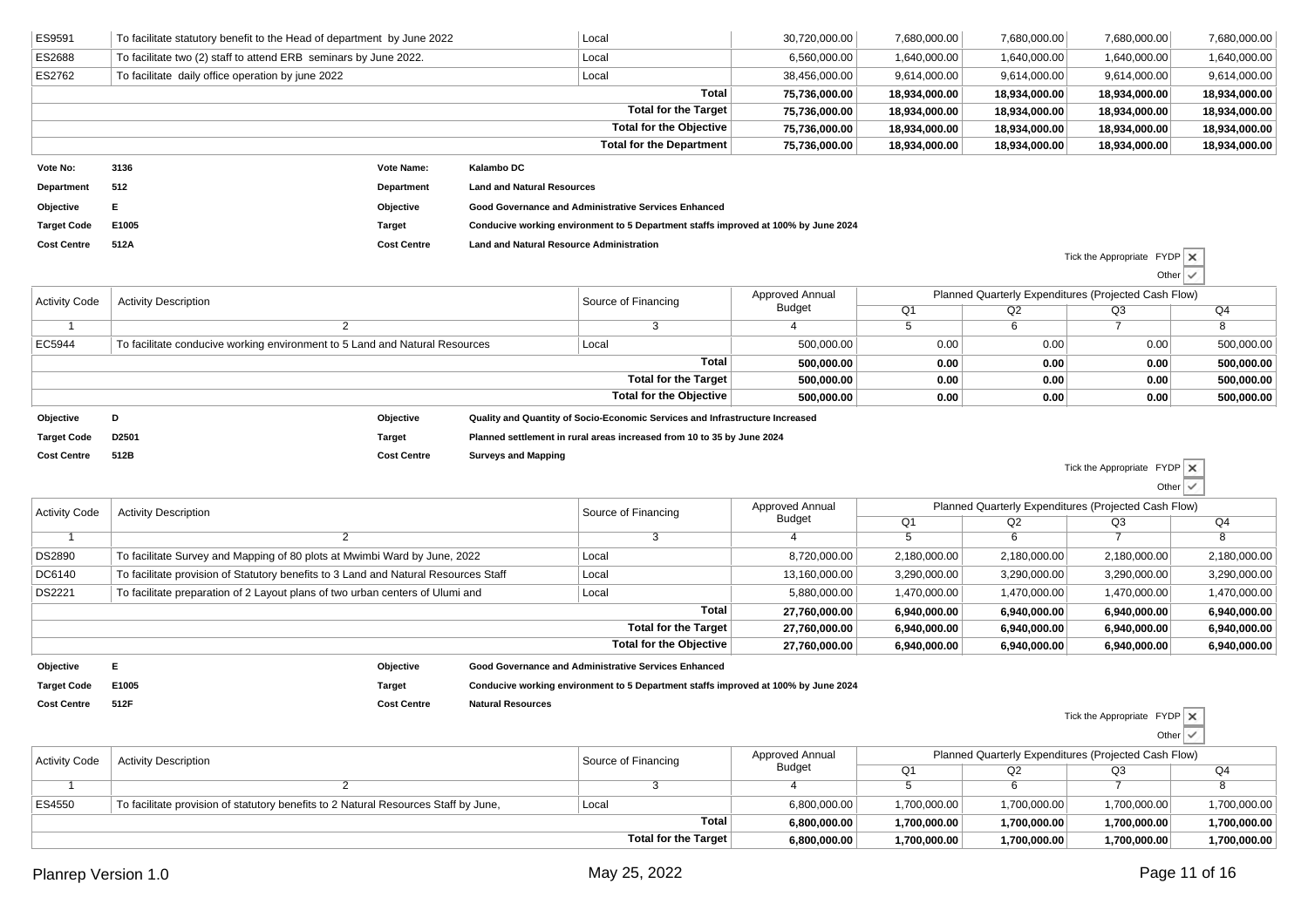|                      |                                                                                     |                    |                             | <b>Total for the Objective</b>                                            | 6,800,000.00    | 1,700,000.00   | 1,700,000.00                                         | 1,700,000.00                | 1,700,000.00   |
|----------------------|-------------------------------------------------------------------------------------|--------------------|-----------------------------|---------------------------------------------------------------------------|-----------------|----------------|------------------------------------------------------|-----------------------------|----------------|
| Objective            | G                                                                                   | Objective          |                             | Management of Natural Resources and Environment Enhanced and Sustained    |                 |                |                                                      |                             |                |
| <b>Target Code</b>   | G0402                                                                               | <b>Target</b>      |                             | Frequency of poaching and Elephant invasion decreased to 0% by June 2024  |                 |                |                                                      |                             |                |
| <b>Cost Centre</b>   | 512G                                                                                | <b>Cost Centre</b> | Game                        |                                                                           |                 |                |                                                      |                             |                |
|                      |                                                                                     |                    |                             |                                                                           |                 |                |                                                      | Tick the Appropriate FYDP X |                |
|                      |                                                                                     |                    |                             |                                                                           |                 |                |                                                      | Other $\vee$                |                |
| <b>Activity Code</b> | <b>Activity Description</b>                                                         |                    |                             | Source of Financing                                                       | Approved Annual |                | Planned Quarterly Expenditures (Projected Cash Flow) |                             |                |
|                      |                                                                                     |                    |                             |                                                                           | <b>Budget</b>   | Q1             | Q2                                                   | Q3                          | Q4             |
| -1                   | $\overline{2}$                                                                      |                    |                             | 3                                                                         | 4               | $\overline{5}$ | 6                                                    | $\overline{7}$              | $\overline{8}$ |
| GS1103               | To facilitate monthly anti-poaching patrols by June, 2022                           |                    |                             | Local                                                                     | 23,120,000.00   | 5,780,000.00   | 5,780,000.00                                         | 5,780,000.00                | 5,780,000.00   |
|                      |                                                                                     |                    |                             | <b>Total</b>                                                              | 23,120,000.00   | 5,780,000.00   | 5,780,000.00                                         | 5,780,000.00                | 5,780,000.00   |
|                      |                                                                                     |                    |                             | <b>Total for the Target</b>                                               | 23,120,000.00   | 5,780,000.00   | 5,780,000.00                                         | 5,780,000.00                | 5,780,000.00   |
|                      |                                                                                     |                    |                             | <b>Total for the Objective</b>                                            | 23,120,000.00   | 5,780,000.00   | 5,780,000.00                                         | 5,780,000.00                | 5,780,000.00   |
|                      |                                                                                     |                    |                             | <b>Total for the Department</b>                                           | 58,180,000.00   | 14,420,000.00  | 14,420,000.00                                        | 14,420,000.00               | 14,920,000.00  |
| Vote No:             | 3136                                                                                | Vote Name:         | Kalambo DC                  |                                                                           |                 |                |                                                      |                             |                |
| Department           | 514                                                                                 | <b>Department</b>  | Legal                       |                                                                           |                 |                |                                                      |                             |                |
| Objective            | Е                                                                                   | Objective          |                             | Good Governance and Administrative Services Enhanced                      |                 |                |                                                      |                             |                |
| <b>Target Code</b>   | E1016                                                                               | <b>Target</b>      |                             | Conducive working environment to four (4) staff improved at 100% by, 2024 |                 |                |                                                      |                             |                |
| <b>Cost Centre</b>   | 514A                                                                                | <b>Cost Centre</b> | <b>Legal Administration</b> |                                                                           |                 |                |                                                      |                             |                |
|                      |                                                                                     |                    |                             |                                                                           |                 |                |                                                      | Tick the Appropriate FYDP X |                |
|                      |                                                                                     |                    |                             |                                                                           |                 |                |                                                      | Other $\vert \checkmark$    |                |
| <b>Activity Code</b> | <b>Activity Description</b>                                                         |                    |                             | Source of Financing                                                       | Approved Annual |                | Planned Quarterly Expenditures (Projected Cash Flow) |                             |                |
|                      |                                                                                     |                    |                             |                                                                           | <b>Budget</b>   | Q1             | Q2                                                   | Q3                          | Q4             |
| -1                   | $\overline{2}$                                                                      |                    |                             | 3                                                                         | $\overline{4}$  | $\overline{5}$ | 6                                                    | $\overline{7}$              | $\overline{8}$ |
| ES5087               | To facilitate 4 legal Officers to attend arising and existing court matters by June |                    |                             | Local                                                                     | 3,440,000.00    | 860,000.00     | 860,000.00                                           | 860,000.00                  | 860,000.00     |
|                      |                                                                                     |                    |                             | <b>Total</b>                                                              | 3,440,000.00    | 860.000.00     | 860,000.00                                           | 860,000.00                  | 860,000.00     |
|                      |                                                                                     |                    |                             | <b>Total for the Target</b>                                               | 3,440,000.00    | 860,000.00     | 860,000.00                                           | 860,000.00                  | 860,000.00     |
| <b>Target Code</b>   | E1017                                                                               | <b>Target</b>      |                             | Statutory benefits to one (1) staff Improved at 100% by 2024              |                 |                |                                                      |                             |                |
| <b>Cost Centre</b>   | 514A                                                                                | <b>Cost Centre</b> | <b>Legal Administration</b> |                                                                           |                 |                |                                                      |                             |                |
|                      |                                                                                     |                    |                             |                                                                           |                 |                |                                                      | Tick the Appropriate FYDP X |                |
|                      |                                                                                     |                    |                             |                                                                           |                 |                |                                                      | Other                       | $\checkmark$   |
| <b>Activity Code</b> | <b>Activity Description</b>                                                         |                    |                             | Source of Financing                                                       | Approved Annual |                | Planned Quarterly Expenditures (Projected Cash Flow) |                             |                |
|                      |                                                                                     |                    |                             |                                                                           | <b>Budget</b>   | $\Omega$ 1     | O2                                                   | O <sub>3</sub>              | $\Omega$       |

| Activity Code | <b>Activity Description</b>                                   | Source of Financing      | Apploved Allitudi | i lalilleu Quartelly Experiultures (1 lujecteu Casil i luw) |                |              |              |
|---------------|---------------------------------------------------------------|--------------------------|-------------------|-------------------------------------------------------------|----------------|--------------|--------------|
|               |                                                               |                          | <b>Budget</b>     | Ο1                                                          | Q <sub>2</sub> | Q3           | Q4           |
|               |                                                               |                          |                   |                                                             |                |              |              |
| <b>ES2809</b> | To Facititate Statutory benefit to 1 Legal Staff by June 2022 | Loca                     | 16,560,000.00     | 4,140,000.00                                                | 4,140,000.00   | 4,140,000.00 | 4,140,000.00 |
|               |                                                               | Total                    | 16.560.000.00     | 4.140.000.00                                                | 4.140.000.00   | 4,140,000.00 | 4,140,000.00 |
|               |                                                               | Total for the Target     | 16,560,000.00     | 4.140.000.00                                                | 4.140.000.00   | 4,140,000.00 | 4,140,000.00 |
|               | Total for the Objective                                       |                          | 20,000,000.00     | 5.000.000.00                                                | 5.000.000.00   | 5,000,000.00 | 5,000,000.00 |
|               |                                                               | Total for the Department | 20,000,000.00     | 5,000,000.00                                                | 5,000,000.00   | 5,000,000.00 | 5,000,000.00 |
|               |                                                               |                          |                   |                                                             |                |              |              |

**Department515**

**Vote No:**

**Department**

**Internal Audit**

**Kalambo DC**

**Objective <sup>E</sup>**

**Vote Name:**

**Objective Good Governance and Administrative Services Enhanced**

**<sup>3136</sup>**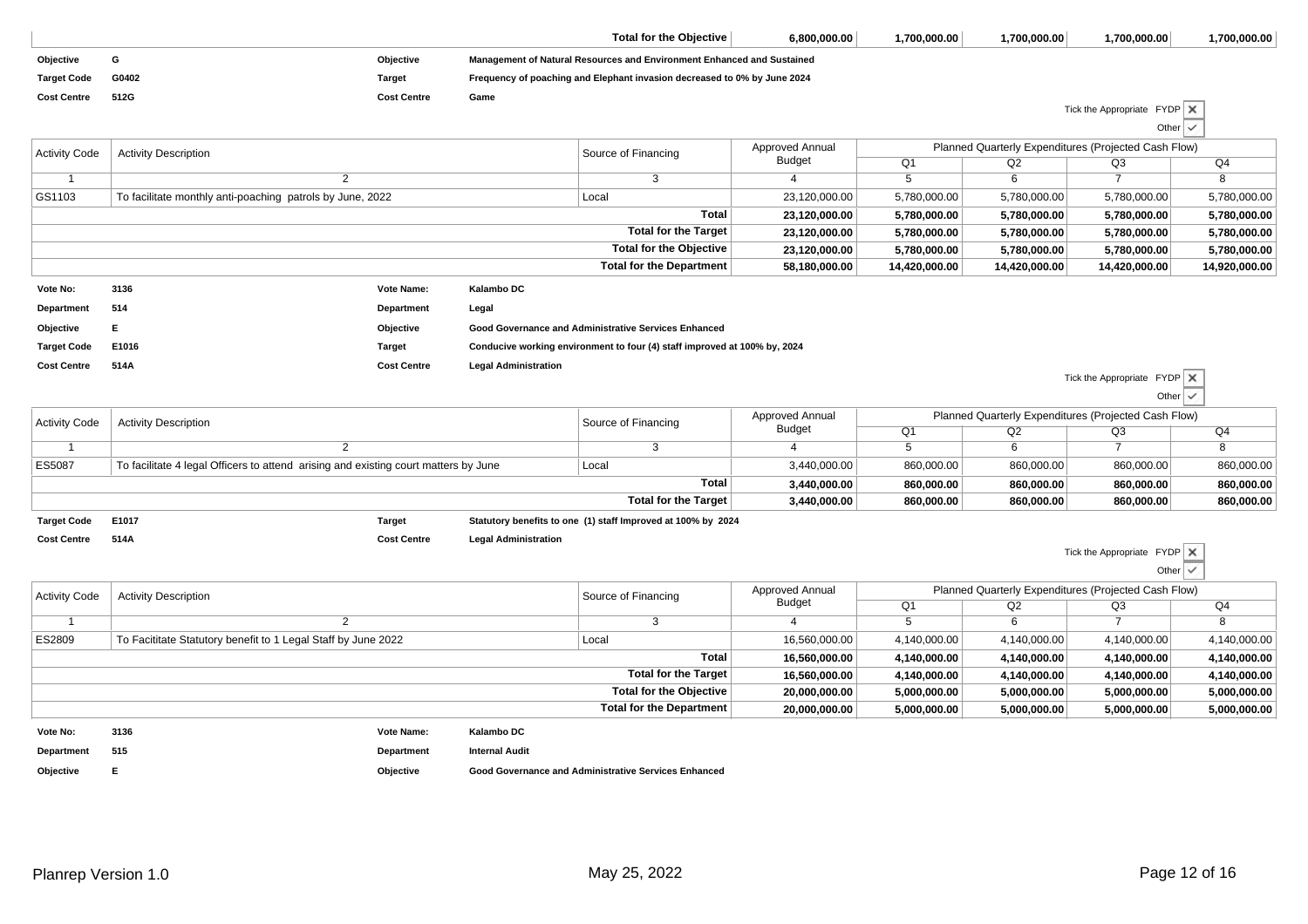| <b>Target Code</b> | E1022 |
|--------------------|-------|
| <b>Cost Centre</b> | 515A  |

**Cost Centre Internal Audit Adminstration**

| Tick the Appropriate $FYDP \times$ |                          |  |
|------------------------------------|--------------------------|--|
|                                    | Other $\vert \checkmark$ |  |

| <b>Activity Code</b> | <b>Activity Description</b>                                                         | Source of Financing  | Approved Annual<br><b>Budget</b> | Planned Quarterly Expenditures (Projected Cash Flow) |              |              |              |
|----------------------|-------------------------------------------------------------------------------------|----------------------|----------------------------------|------------------------------------------------------|--------------|--------------|--------------|
|                      |                                                                                     |                      |                                  | Q1                                                   | Q2           | Q3           | Q4           |
|                      |                                                                                     |                      |                                  |                                                      |              |              |              |
| EC3068               | To facilitate internal audit unit staff to attend NBAA Seminars by June, 2022       | Local                | 3,000,000.00                     | 0.00                                                 | 1.500.000.00 | 0.00         | 1,500,000.00 |
| ES3858               | To facilitate statutory benefit to head of Internal Audit unit by June 2022         | Local                | 18,720,000.00                    | 4.680.000.00                                         | 4.680.000.00 | 4.680.000.00 | 4,680,000.00 |
| ES7750               | To facilitate Prize to Best employee for the financial Year 2020/2022 by June, 2022 | Local                | 500.000.00                       | 0.00                                                 | 0.00         | 0.00         | 500.000.00   |
|                      |                                                                                     | 22.220.000.00        | 4.680.000.00                     | 6.180.000.00                                         | 4.680.000.00 | 6,680,000.00 |              |
|                      |                                                                                     | Total for the Target | 22,220,000.00                    | 4,680,000.00                                         | 6,180,000.00 | 4,680,000.00 | 6,680,000.00 |

**Target Code E1102 Target Ensure proper internal controls over expenditure by 98% by June 2024 Cost Centre515B**

**Cost Centre Internal Audit Operations**

Tick the Appropriate FYDP Other□

| <b>Activity Code</b> | <b>Activity Description</b>                                                      |            |                                 | Source of Financing            | <b>Approved Annual</b> |                |               | Planned Quarterly Expenditures (Projected Cash Flow) |               |
|----------------------|----------------------------------------------------------------------------------|------------|---------------------------------|--------------------------------|------------------------|----------------|---------------|------------------------------------------------------|---------------|
|                      |                                                                                  |            |                                 |                                | Budget                 | Q <sub>1</sub> | Q2            | Q3                                                   | Q4            |
|                      |                                                                                  |            |                                 |                                |                        |                | 6             |                                                      |               |
| ES6061               | To facilitate preparation of LAAC Report for the Financial year 2020/21 by June, |            |                                 | Local                          | 1,500,000.00           | 1,500,000.00   | 0.00          | 0.00                                                 | 0.00          |
| ES9213               | To facilitate four Quarterly Audit on various development projects and service   |            |                                 | Local                          | 26,960,000.00          | 6,740,000.00   | 6,740,000.00  | 6,740,000.00                                         | 6,740,000.00  |
|                      |                                                                                  |            |                                 |                                | Total<br>28,460,000.00 | 8,240,000.00   | 6,740,000.00  | 6,740,000.00                                         | 6,740,000.00  |
|                      |                                                                                  |            |                                 | <b>Total for the Target</b>    | 28,460,000.00          | 8,240,000.00   | 6,740,000.00  | 6,740,000.00                                         | 6,740,000.00  |
|                      |                                                                                  |            |                                 | <b>Total for the Objective</b> | 50,680,000.00          | 12,920,000.00  | 12,920,000.00 | 11,420,000.00                                        | 13,420,000.00 |
|                      |                                                                                  |            |                                 | Total for the Department       | 50,680,000.00          | 12,920,000.00  | 12,920,000.00 | 11,420,000.00                                        | 13,420,000.00 |
| Vote No:             | 3136                                                                             | Vote Name: | Kalambo DC                      |                                |                        |                |               |                                                      |               |
| Department           | 516                                                                              | Department | <b>Procurement and Supplies</b> |                                |                        |                |               |                                                      |               |
|                      |                                                                                  |            |                                 |                                |                        |                |               |                                                      |               |

| Obiective | Obiective | <b>Good Governance and Administrative Services Enhanced</b> |
|-----------|-----------|-------------------------------------------------------------|
|           |           |                                                             |

**Target CodeE1025 Target Working environment of five (5) PMU staff improved from 60% to 100% by June, 2026.**

 **516ACost Centre Procurement and Supplies Administration**

Tick the Appropriate FYDP Other $\checkmark$ 

| <b>Activity Code</b> | <b>Activity Description</b>                                                        |            |            | Source of Financing             | Approved Annual | Planned Quarterly Expenditures (Projected Cash Flow) |              |              |              |
|----------------------|------------------------------------------------------------------------------------|------------|------------|---------------------------------|-----------------|------------------------------------------------------|--------------|--------------|--------------|
|                      |                                                                                    |            |            | Budget                          | Q <sub>1</sub>  | Q2                                                   | Q3           | Q4           |              |
|                      |                                                                                    |            |            |                                 |                 |                                                      |              |              | -8           |
| <b>ES1819</b>        | To facilitate Tailormade and short courses to two (2) PMU staff by June, 2022      |            |            | Local                           | 2,040,000.00    | 0.00                                                 | 1,020,000.00 | 0.00         | 1,020,000.00 |
| ES3176               | To facilitate Gift to best employer for the financial year 2020/2021 by June, 2022 |            |            | Local                           | 500,000.00      | 0.00                                                 | 0.00         | 0.00         | 500,000.00   |
| ES3923               | To facilitate statutory benefits to the head of procurement management unit by     |            |            | Local                           | 13,920,000.00   | 3,480,000.00                                         | 3,480,000.00 | 3,480,000.00 | 3,480,000.00 |
|                      |                                                                                    |            |            | Total                           | 16,460,000.00   | 3,480,000.00                                         | 4,500,000.00 | 3,480,000.00 | 5,000,000.00 |
|                      |                                                                                    |            |            | <b>Total for the Target</b>     | 16,460,000.00   | 3,480,000.00                                         | 4,500,000.00 | 3,480,000.00 | 5,000,000.00 |
|                      |                                                                                    |            |            | <b>Total for the Objective</b>  | 16,460,000.00   | 3,480,000.00                                         | 4,500,000.00 | 3,480,000.00 | 5,000,000.00 |
|                      |                                                                                    |            |            | <b>Total for the Department</b> | 16,460,000.00   | 3,480,000.00                                         | 4,500,000.00 | 3,480,000.00 | 5,000,000.00 |
| Vote No:             | 3136                                                                               | Vote Name: | Kalambo DC |                                 |                 |                                                      |              |              |              |
| Department           | 517                                                                                | Department | Election   |                                 |                 |                                                      |              |              |              |

**Objective<sup>E</sup>**

**Cost Centre**

**Objective Good Governance and Administrative Services Enhanced**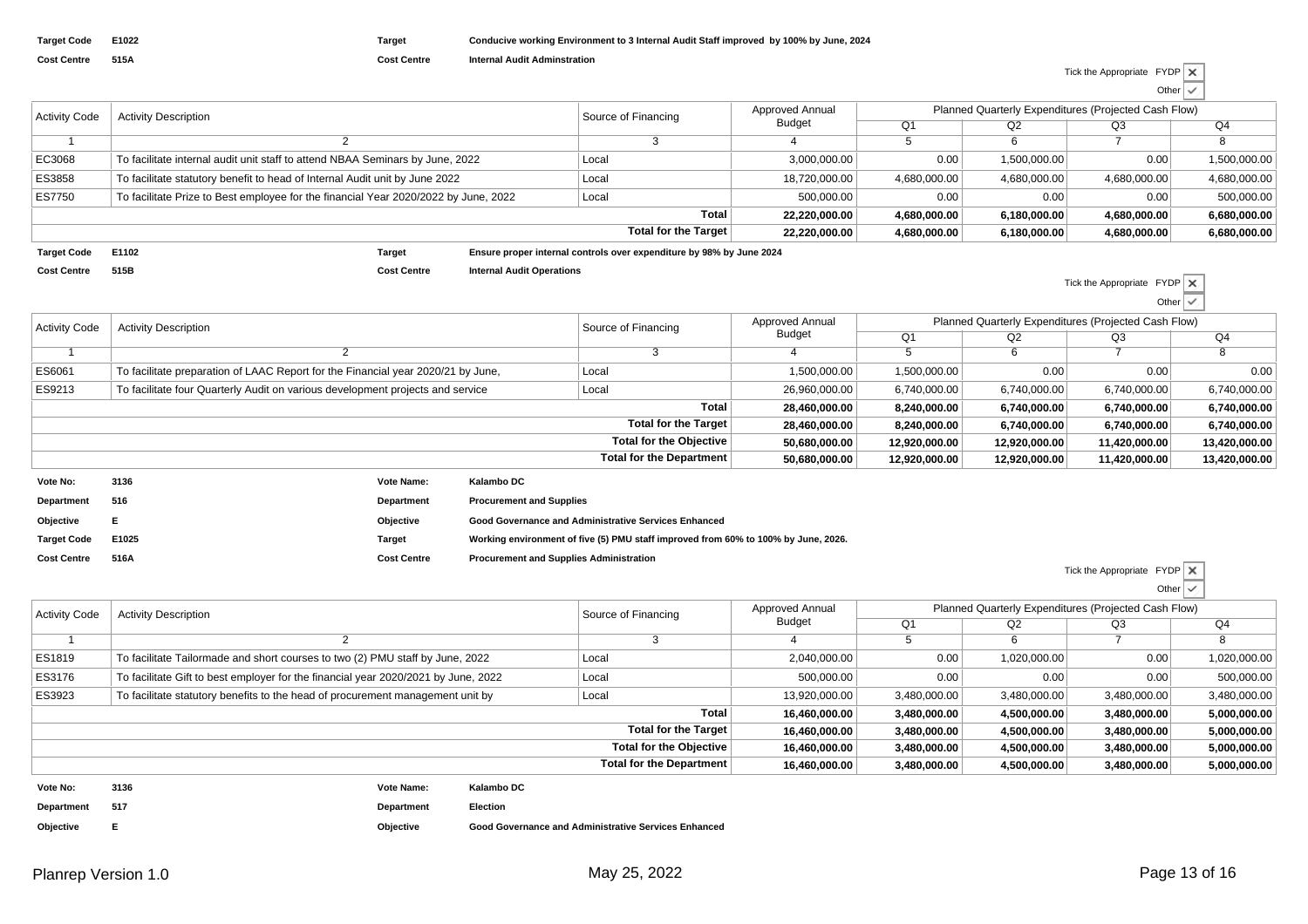| Tick the Appropriate $FYDP \times$ |                          |  |
|------------------------------------|--------------------------|--|
|                                    | Other $\vert \vee \vert$ |  |

|                                 |                                                                        |                    |                                          |                                                      |                 |              |                                                      |                           | __           |
|---------------------------------|------------------------------------------------------------------------|--------------------|------------------------------------------|------------------------------------------------------|-----------------|--------------|------------------------------------------------------|---------------------------|--------------|
| <b>Activity Code</b>            | <b>Activity Description</b>                                            |                    |                                          | Source of Financing                                  | Approved Annual |              | Planned Quarterly Expenditures (Projected Cash Flow) |                           |              |
|                                 |                                                                        |                    |                                          | <b>Budget</b>                                        | Q1              | Q2           | Q3                                                   | Q4                        |              |
|                                 |                                                                        |                    |                                          | 3                                                    |                 |              | 6                                                    |                           |              |
| <b>ES9587</b>                   | To faciltate Statutory benefits to the Head of the Unity by June, 2022 |                    |                                          | Local                                                | 20,000,000.00   | 5,000,000.00 | 5,000,000.00                                         | 5,000,000.00              | 5,000,000.00 |
|                                 | Total                                                                  |                    |                                          |                                                      |                 | 5,000,000.00 | 5,000,000.00                                         | 5,000,000.00              | 5,000,000.00 |
| <b>Total for the Target</b>     |                                                                        |                    |                                          |                                                      |                 | 5,000,000.00 | 5,000,000.00                                         | 5,000,000.00              | 5,000,000.00 |
| <b>Total for the Objective</b>  |                                                                        |                    |                                          |                                                      | 20,000,000.00   | 5,000,000.00 | 5,000,000.00                                         | 5,000,000.00              | 5,000,000.00 |
| <b>Total for the Department</b> |                                                                        |                    | 20,000,000.00                            | 5,000,000.00                                         | 5,000,000.00    | 5,000,000.00 | 5,000,000.00                                         |                           |              |
| Vote No:                        | 3136                                                                   | Vote Name:         | Kalambo DC                               |                                                      |                 |              |                                                      |                           |              |
| Department                      | 518                                                                    | Department         | Information and Communication Technology |                                                      |                 |              |                                                      |                           |              |
| Objective                       |                                                                        | Objective          |                                          | Good Governance and Administrative Services Enhanced |                 |              |                                                      |                           |              |
| <b>Target Code</b>              | E1001                                                                  | Target             |                                          | Conducive working environment improved by June 2022  |                 |              |                                                      |                           |              |
| <b>Cost Centre</b>              | 518A                                                                   | <b>Cost Centre</b> | <b>ICT Administration</b>                |                                                      |                 |              |                                                      |                           |              |
|                                 |                                                                        |                    |                                          |                                                      |                 |              |                                                      | Tiek the Appropriate EVDD |              |

|                      |                                                             |        |  |                                                      |                                  |                                                      |              | Tick the Appropriate $FYDP \, \, \checkmark$ |              |  |
|----------------------|-------------------------------------------------------------|--------|--|------------------------------------------------------|----------------------------------|------------------------------------------------------|--------------|----------------------------------------------|--------------|--|
|                      |                                                             |        |  |                                                      |                                  |                                                      |              |                                              | Other X      |  |
| <b>Activity Code</b> | <b>Activity Description</b>                                 |        |  | Source of Financing                                  | <b>Approved Annual</b><br>Budget | Planned Quarterly Expenditures (Projected Cash Flow) |              |                                              |              |  |
|                      |                                                             |        |  |                                                      |                                  | Q1                                                   | Q2           | Q3                                           | Q4           |  |
|                      |                                                             |        |  |                                                      |                                  |                                                      | 6            |                                              |              |  |
| <b>ES6078</b>        | To facilitate Statutory benefits to ICT staffs by June 2022 |        |  | Local                                                | 11,040,000.00                    | 2,760,000.00                                         | 2,760,000.00 | 2,760,000.00                                 | 2,760,000.00 |  |
| Total                |                                                             |        |  |                                                      | 11,040,000.00                    | 2,760,000.00                                         | 2,760,000.00 | 2,760,000.00                                 | 2,760,000.00 |  |
|                      |                                                             |        |  | <b>Total for the Target</b>                          | 11,040,000.00                    | 2,760,000.00                                         | 2,760,000.00 | 2,760,000.00                                 | 2,760,000.00 |  |
| <b>Target Code</b>   | E1603                                                       | Target |  | Staff skills increased through training by June 2022 |                                  |                                                      |              |                                              |              |  |

| <b>Cost Centre</b> | 518E |
|--------------------|------|
|                    |      |

**Cost Centre ICT Consultancy Services**

**Cost Centre Election Administartion**

| Tick the Appropriate $FYDP$ $\times$ |  |
|--------------------------------------|--|
|                                      |  |

Tick the Appropriate FYDP

| Other |  |
|-------|--|

| <b>Activity Code</b> | <b>Activity Description</b>                                                    |                    | Source of Financing                                                      | Approved Annual                                                              | Planned Quarterly Expenditures (Projected Cash Flow) |              |                |              |              |  |
|----------------------|--------------------------------------------------------------------------------|--------------------|--------------------------------------------------------------------------|------------------------------------------------------------------------------|------------------------------------------------------|--------------|----------------|--------------|--------------|--|
|                      |                                                                                |                    |                                                                          |                                                                              | Budget                                               | Q1           | Q <sub>2</sub> | Q3           | Q4           |  |
|                      | ▵                                                                              |                    |                                                                          |                                                                              | ಿ                                                    |              |                |              |              |  |
| EC4463               | To facilitate capacity building of two staffs through attending 3 training and |                    |                                                                          | Local                                                                        | 7,520,000.00                                         | 1,880,000.00 | 1,880,000.00   | 1,880,000.00 | 1,880,000.00 |  |
|                      |                                                                                | 7,520,000.00       | 1,880,000.00                                                             | 1,880,000.00                                                                 | 1,880,000.00                                         | 1,880,000.00 |                |              |              |  |
| Total for the Target |                                                                                |                    |                                                                          |                                                                              | 7,520,000.00                                         | 1,880,000.00 | 1,880,000.00   | 1,880,000.00 | 1,880,000.00 |  |
|                      | Total for the Objective                                                        |                    |                                                                          | 18,560,000.00                                                                | 4,640,000.00                                         | 4,640,000.00 | 4,640,000.00   | 4,640,000.00 |              |  |
| Objective            | D                                                                              | Objective          |                                                                          | Quality and Quantity of Socio-Economic Services and Infrastructure Increased |                                                      |              |                |              |              |  |
| <b>Target Code</b>   | D2202                                                                          | Target             | Availability of working facilities improved from 30% to 80% by June 2022 |                                                                              |                                                      |              |                |              |              |  |
| <b>Cost Centre</b>   | 518G                                                                           | <b>Cost Centre</b> | <b>Public Advocacy</b>                                                   |                                                                              |                                                      |              |                |              |              |  |

|                      |                                                                                       |                     |                        |                                                      |            | Other      |            |  |
|----------------------|---------------------------------------------------------------------------------------|---------------------|------------------------|------------------------------------------------------|------------|------------|------------|--|
| <b>Activity Code</b> | <b>Activity Description</b>                                                           | Source of Financing | <b>Approved Annual</b> | Planned Quarterly Expenditures (Projected Cash Flow) |            |            |            |  |
|                      |                                                                                       |                     | Budget                 | O1                                                   | Q2         | Q3         | Q4         |  |
|                      |                                                                                       |                     |                        |                                                      |            |            |            |  |
| DD7552               | To facilitate availability of working facilities at work place through procurement of | Local               | 1,440,000.00           | 360,000.00                                           | 360,000.00 | 360,000.00 | 360,000.00 |  |
|                      |                                                                                       | <b>Total</b>        | 1,440,000.00           | 360,000.00                                           | 360,000.00 | 360,000.00 | 360,000.00 |  |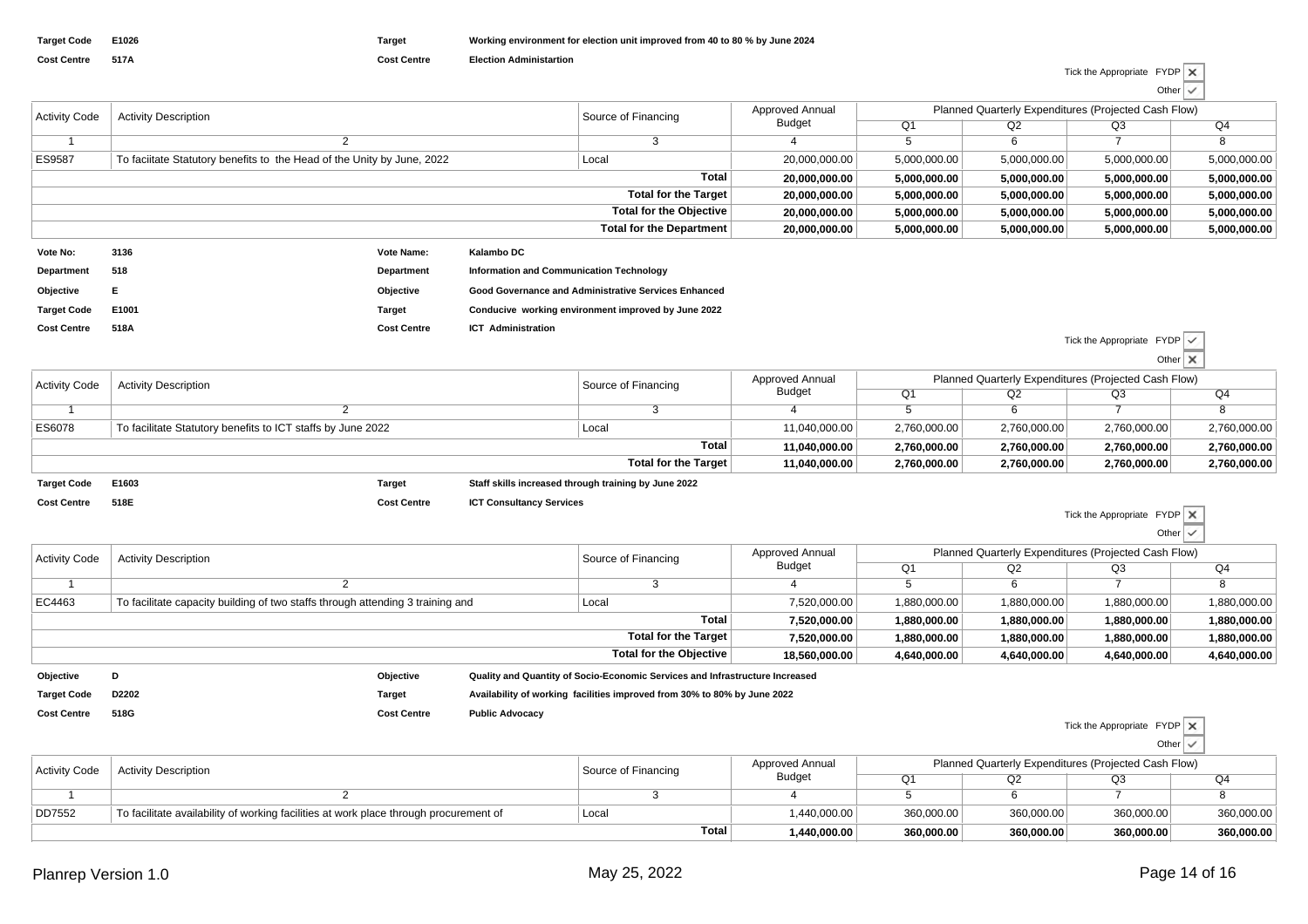|                      |                                                                       |                    |                                  | <b>Total for the Target</b>                                                                    | 1,440,000.00    | 360,000.00     | 360,000.00   | 360,000.00                                           | 360,000.00               |  |  |  |
|----------------------|-----------------------------------------------------------------------|--------------------|----------------------------------|------------------------------------------------------------------------------------------------|-----------------|----------------|--------------|------------------------------------------------------|--------------------------|--|--|--|
|                      |                                                                       |                    |                                  | <b>Total for the Objective</b>                                                                 | 1,440,000.00    | 360,000.00     | 360,000.00   | 360,000.00                                           | 360,000.00               |  |  |  |
|                      |                                                                       |                    |                                  | <b>Total for the Department</b>                                                                | 20,000,000.00   | 5,000,000.00   | 5,000,000.00 | 5,000,000.00                                         | 5,000,000.00             |  |  |  |
| Vote No:             | 3136                                                                  | Vote Name:         | Kalambo DC                       |                                                                                                |                 |                |              |                                                      |                          |  |  |  |
| Department           | 519                                                                   | Department         | Beekeeping                       |                                                                                                |                 |                |              |                                                      |                          |  |  |  |
| Objective            |                                                                       | Objective          |                                  | Good Governance and Administrative Services Enhanced                                           |                 |                |              |                                                      |                          |  |  |  |
| <b>Target Code</b>   | E1021                                                                 | Target             |                                  | Improvement of Conducive working environment to 6 beekeeping department staffs at 100% by June |                 |                |              |                                                      |                          |  |  |  |
| <b>Cost Centre</b>   | 519A                                                                  | <b>Cost Centre</b> | <b>Beekeeping Administration</b> |                                                                                                |                 |                |              |                                                      |                          |  |  |  |
|                      |                                                                       |                    |                                  |                                                                                                |                 |                |              | Tick the Appropriate $FYDP \times$                   |                          |  |  |  |
|                      |                                                                       |                    |                                  |                                                                                                |                 |                |              |                                                      | Other $\vert \checkmark$ |  |  |  |
| <b>Activity Code</b> | <b>Activity Description</b>                                           |                    |                                  | Source of Financing                                                                            | Approved Annual |                |              | Planned Quarterly Expenditures (Projected Cash Flow) |                          |  |  |  |
|                      |                                                                       |                    |                                  |                                                                                                | <b>Budget</b>   | Q <sub>1</sub> | Q2           | Q3                                                   | Q4                       |  |  |  |
|                      | 2                                                                     |                    |                                  | 3                                                                                              |                 | 5              | 6            |                                                      | 8                        |  |  |  |
| ES1179               | To facilitate Daily office operation by 100% by June, 2022            |                    |                                  | Local                                                                                          | 1,100,000.00    | 275,000.00     | 275,000.00   | 275,000.00                                           | 275,000.00               |  |  |  |
| ES3827               | To facilitate statutory benefits to 6 beekeeping staffs by June, 2022 |                    |                                  | Local                                                                                          | 26,240,000.00   | 6,560,000.00   | 6,560,000.00 | 6,560,000.00                                         | 6,560,000.00             |  |  |  |
|                      |                                                                       |                    |                                  | Total                                                                                          | 27,340,000.00   | 6,835,000.00   | 6,835,000.00 | 6,835,000.00                                         | 6,835,000.00             |  |  |  |
|                      |                                                                       |                    |                                  | <b>Total for the Target</b>                                                                    | 27,340,000.00   | 6,835,000.00   | 6,835,000.00 | 6,835,000.00                                         | 6,835,000.00             |  |  |  |
|                      |                                                                       |                    |                                  | <b>Total for the Objective</b>                                                                 | 27,340,000.00   | 6,835,000.00   | 6,835,000.00 | 6,835,000.00                                         | 6,835,000.00             |  |  |  |

**Objective <sup>G</sup> Objective Management of Natural Resources and Environment Enhanced and Sustained Target Code G0501 Target Improvement of quantity and quality of honey production from 70% to 100% by June 2024 Cost Centre 519BCost Centre Beekeeping Operations**

Tick the Appropriate FYDPOther $\checkmark$ 

Tick the Appropriate FYDP

| <b>Activity Code</b> | <b>Activity Description</b>                                                    | Source of Financing                            | Approved Annual |              | Planned Quarterly Expenditures (Projected Cash Flow) |              |                |  |  |
|----------------------|--------------------------------------------------------------------------------|------------------------------------------------|-----------------|--------------|------------------------------------------------------|--------------|----------------|--|--|
|                      |                                                                                |                                                | <b>Budget</b>   | Q1           | Q2                                                   | Q3           | Q <sub>4</sub> |  |  |
|                      |                                                                                |                                                |                 |              | 6                                                    |              | -8             |  |  |
| GC2807               | To conduct 6 days honey processing and packaging training to 300 beekeepers of | Local                                          | 2,180,000.00    | 545,000.00   | 545,000.00                                           | 545,000.00   | 545,000.00     |  |  |
| GC6310               | To Conduct 6 days beekeeping training to 6 beekeeping groups by June 2022      | Local                                          | 1,040,000.00    | 260,000.00   | 260,000.00                                           | 260,000.00   | 260,000.00     |  |  |
| GS4704               | To facilitate 6 days Sensitization on establishment of at lesat one beekeeping | Local                                          | 1,760,000.00    | 440,000.00   | 440,000.00                                           | 440,000.00   | 440,000.00     |  |  |
| GS8584               | To conduct appiaries inspections in 6 villages by June 2022                    | Local                                          | 1,760,000.00    | 440,000.00   | 440,000.00                                           | 440,000.00   | 440,000.00     |  |  |
|                      |                                                                                | Total                                          | 6,740,000.00    | 1,685,000.00 | 1,685,000.00                                         | 1,685,000.00 | 1,685,000.00   |  |  |
|                      |                                                                                | <b>Total for the Target</b>                    | 6,740,000.00    | 1,685,000.00 | 1,685,000.00                                         | 1,685,000.00 | 1,685,000.00   |  |  |
|                      |                                                                                | <b>Total for the Objective</b>                 | 6,740,000.00    | 1,685,000.00 | 1,685,000.00                                         | 1,685,000.00 | 1,685,000.00   |  |  |
|                      |                                                                                | <b>Total for the Department</b>                | 34,080,000.00   | 8,520,000.00 | 8,520,000.00                                         | 8,520,000.00 | 8,520,000.00   |  |  |
| Vote No:             | 3136<br>Kalambo DC<br>Vote Name:                                               |                                                |                 |              |                                                      |              |                |  |  |
| Department           | 527<br>Department                                                              | <b>Community Development, Gender and Youth</b> |                 |              |                                                      |              |                |  |  |

**Objective <sup>D</sup> Objective Quality and Quantity of Socio-Economic Services and Infrastructure Increased Target Code D2203 Target Working environment to 10 department staffs improved from 52% to 78% by June,2024 Cost Centre 527ACost Centre Community Development and Youth Administration**

|                      |                                                               |                     |                 |              |                                                      | Other        |              |
|----------------------|---------------------------------------------------------------|---------------------|-----------------|--------------|------------------------------------------------------|--------------|--------------|
| <b>Activity Code</b> | <b>Activity Description</b>                                   | Source of Financing | Approved Annual |              | Planned Quarterly Expenditures (Projected Cash Flow) |              |              |
|                      |                                                               |                     | <b>Budget</b>   | $\sim$       | Q2                                                   | Q3           | Q4           |
|                      |                                                               |                     |                 |              |                                                      |              |              |
| <b>DS1872</b>        | To facilitate the preparation of Budget and LAAC by June 2022 | Loca                | 4,940,000.00    | 1,235,000.00 | 1,235,000.00                                         | 1,235,000.00 | 1,235,000.00 |